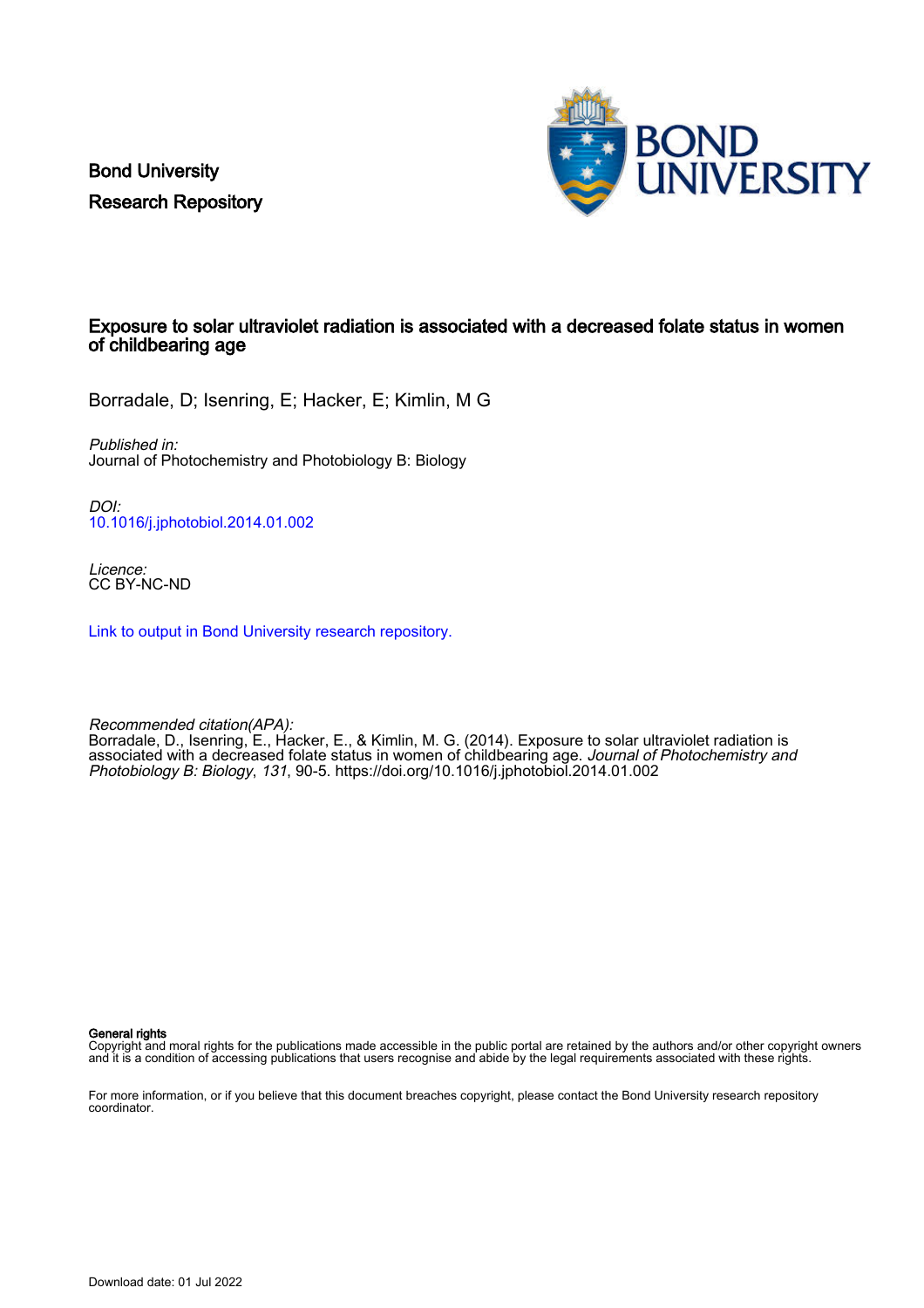**Exposure to solar ultraviolet radiation is associated with a decreased folate status in women of childbearing age**

Borradale,  $D^1$ ., Isenring,  $E^2$ ., Hacker,  $E^1$  and Kimlin, M.G<sup>1</sup>.

# **Affiliations:**

<sup>1</sup> Institute of Health and Biomedical Innovation, Queensland University of Technology; 60 Musk Ave, Kelvin Grove QLD 4059, Australia (DB, MK, EH).

2 School of Human Movement Studies, University of Queensland; St Lucia QLD 4072, Australia (LI).

**Corresponding author (manuscript):** Michael G. Kimlin, Institute of Health and Biomedical Innovation, 60 Musk Ave, Kelvin Grove QLD 4059. Email: m.kimlin@qut.edu.au; Phone: +61 7 313 85802.

**Total Word count**: 5,540 **Number of figures**: 0 **Number of tables**: 2

**Sources of support:** David Borradale was supported via Queensland University of Technology's Postgraduate Research Award and project costs were supported via a Queensland University of Technology's small grant award. Blackmores ® supplied the folic acid supplements for the research.

**Conflicts of Interest disclosure:** D. Borradale, E. Isenring, E. Hacker and M. Kimlin have no conflicts of interest to disclose

### **List of abbreviations**

Food Frequency Questionnaire (FFQ), 5-Methyltetrahydrofolate (5-MTHF), Ultraviolet (UV), Neural Tube Defects (NTDs), Reactive Oxygen Species (ROS)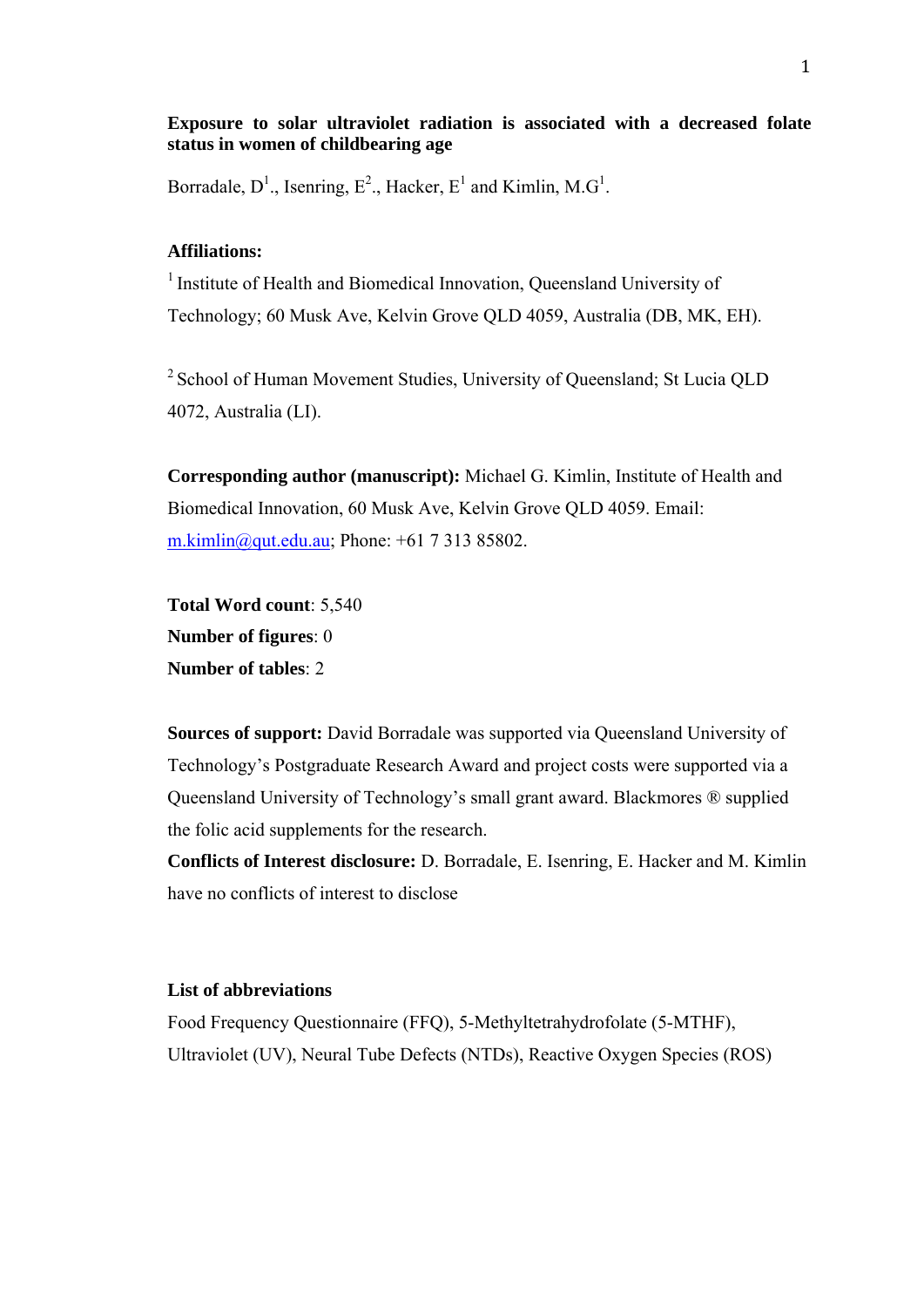## **Abstract**

*In vitro* studies indicate that folate in collected human blood is vulnerable to degradation after exposure to ultraviolet (UV) radiation. This has raised concerns about folate depletion in individuals with high sun exposure. Here, we investigate the association between personal solar UV radiation exposure and serum folate concentration, using a three-week prospective study that was undertaken in females aged 18-47 years in Brisbane, Australia (153 E, 27 S). Following two weeks of supplementation with 500µg of folic acid daily, the change in serum folate status was assessed over a 7-day period of measured personal sun exposure. Compared to participants with personal UV exposures of <200 Joules per day, participants with personal UV exposures of 200-599 and >600 Joules per day had significantly higher depletion of 11 serum folate (p=0.015). Multivariable analysis revealed personal UV exposure as the 12 strongest predictor accounting for 20% of the overall change in serum folate (Standardised 13 B=-0.49;  $t = -3.75$ ;  $p = 0.01$ ). These data show that increasing solar UV radiation exposures reduces the effectiveness of folic acid supplementation. The consequences of this association may be most pronounced for vulnerable individuals, such as women who are pregnant or of childbearing age with high sun exposures.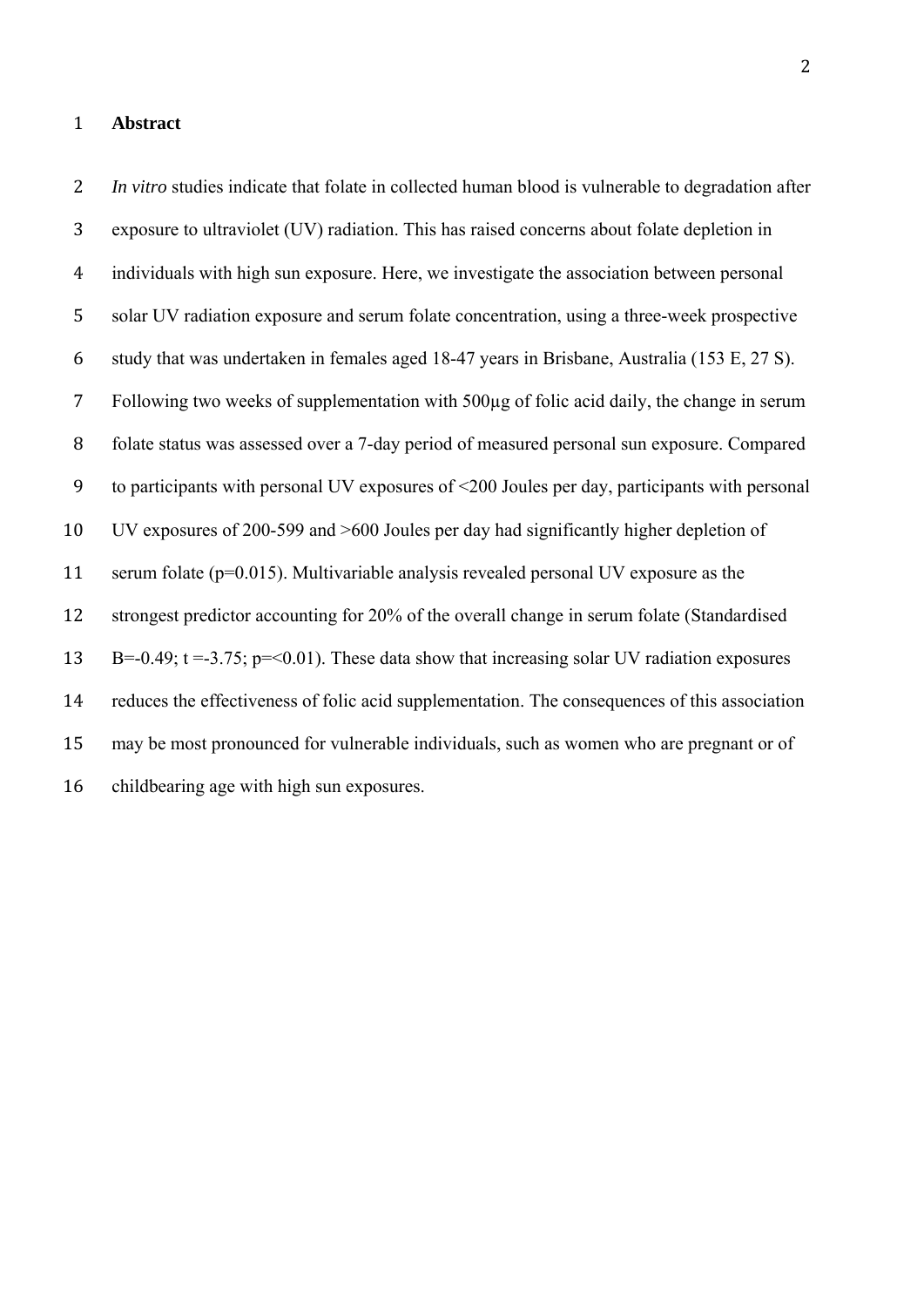#### **1. Introduction**

Folate is a vitamin that plays an essential role in one-carbon transfer reactions and DNA

synthesis [1]. One carbon methylation reactions are dependent on folate for a diverse range of

important molecular functions including; the synthesis of purines and pyrimidines,

 homocysteine metabolism and methylation of DNA, proteins and lipids; functions which are essential in cell division and metabolic processes [2]. The function of folate in these cellular processes has led to a number of hypotheses regarding the role of folate in disease aetiology. Folate deficiency is classically associated with megaloblastic (large cell type) anaemia and a particularly active area of research, with mixed outcomes, is the role of folate in the development and progression of cancerous cells (due to its essential requirement in DNA synthesis and methylation reactions) [3]. However, it is the importance of folate in the 12 prevention of Neural Tube Defects (NTDs), such as spina bifida, where the strongest evidence exists for folate in reducing the risk of human disease [4,5]. Consequently, the need for childbearing age women to obtain adequacy in folate status is of particular importance 15 and has been the rationale for the introduction of mandatory folic acid fortification in several countries [6].

 Folate is acquired through the intake of natural folates found in foods; with rich sources including green leafy vegetables, legumes and yeast extracts, and the synthetic form, folic acid which is found in supplemental form or added as a fortificant to food [7]. Similarly to the National Institutes of Health in the United States, the National Health and Medical Research Council (NHMRC) in Australia has set the Recommended Daily Intake (RDI) for folate at 400μg a day for adults [8,9]. Higher levels of 600μg/day are recommended for 23 pregnant women to reduce the risk of NTDs [9].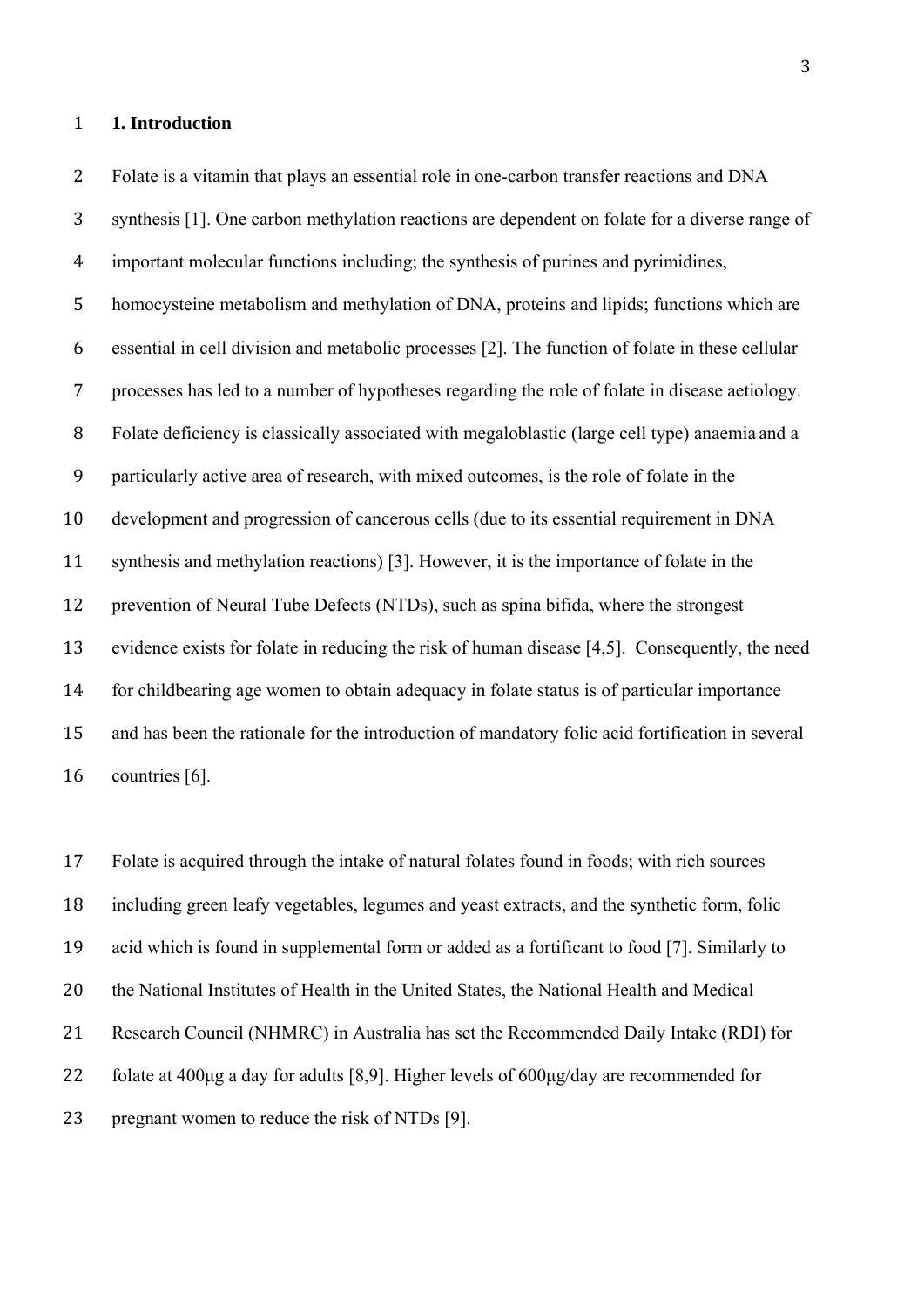*In vitro* data show that folate and its synthetic derivative, folic acid, are both vulnerable to 25 degradation by UVB radiation (280-315nm), although only folic acid is vulnerable to direct degradation by the longer wavelength UVA(315-400nm)[10]. However, only longer 27 wavelength UVA radiation (315-400nm) penetrates to the dermal circulation where direct 28 impact on unmetabolised folic acid in the blood could occur [11,12]. Other processes that 29 may impact folate status in humans include UVA exposure-derived Reactive Oxygen Species (ROS) that can oxidise the main circulatory form of folate, 5-Methyltetrahydrofolate (5- MTHF) and a possible direct role of UV radiation in the degradation of folate in the skin, which has the potential to enhance photo and oxidative damage to folate-depleted skin cells [13-15]. For a more detailed treatment of these various mechanisms please refer to Borradale and Kimlin [16].

35 The impact of UV exposure on circulatory folate status in humans has not been widely investigated in population studies. Fukuwatari et al. [12] demonstrated that Japanese college 37 students (N=7) supplemented with 250 ug of folic acid per meal for two days and subsequently asked to bathe in sunlight on the third day, had a significantly reduced plasma folate status (plasma folate pre-test =38.0+7.2 nmol/L vs. post-test =28.1+4.6 nmol/L,  $p = 0.05$ ). Conversely, a control group of students (N=7) not supplemented with folic acid, but also asked to bathe in sunlight showed no significant depletion in plasma folate. Several other population studies have failed to observe a relationship between UV exposures and folate depletion. For example, in a controlled trial, Gambichler et al. [17] showed that participants exposed to both single and serial UVA radiation exposures via a sunbed did not 45 have significantly lower serum folate levels to those not exposed  $(N=24$ , with eight participants exposed to UVA). Several other studies have also tested the effect of multiple UVB exposures on folate status with only one of these studies, by Shaheen et al. [18]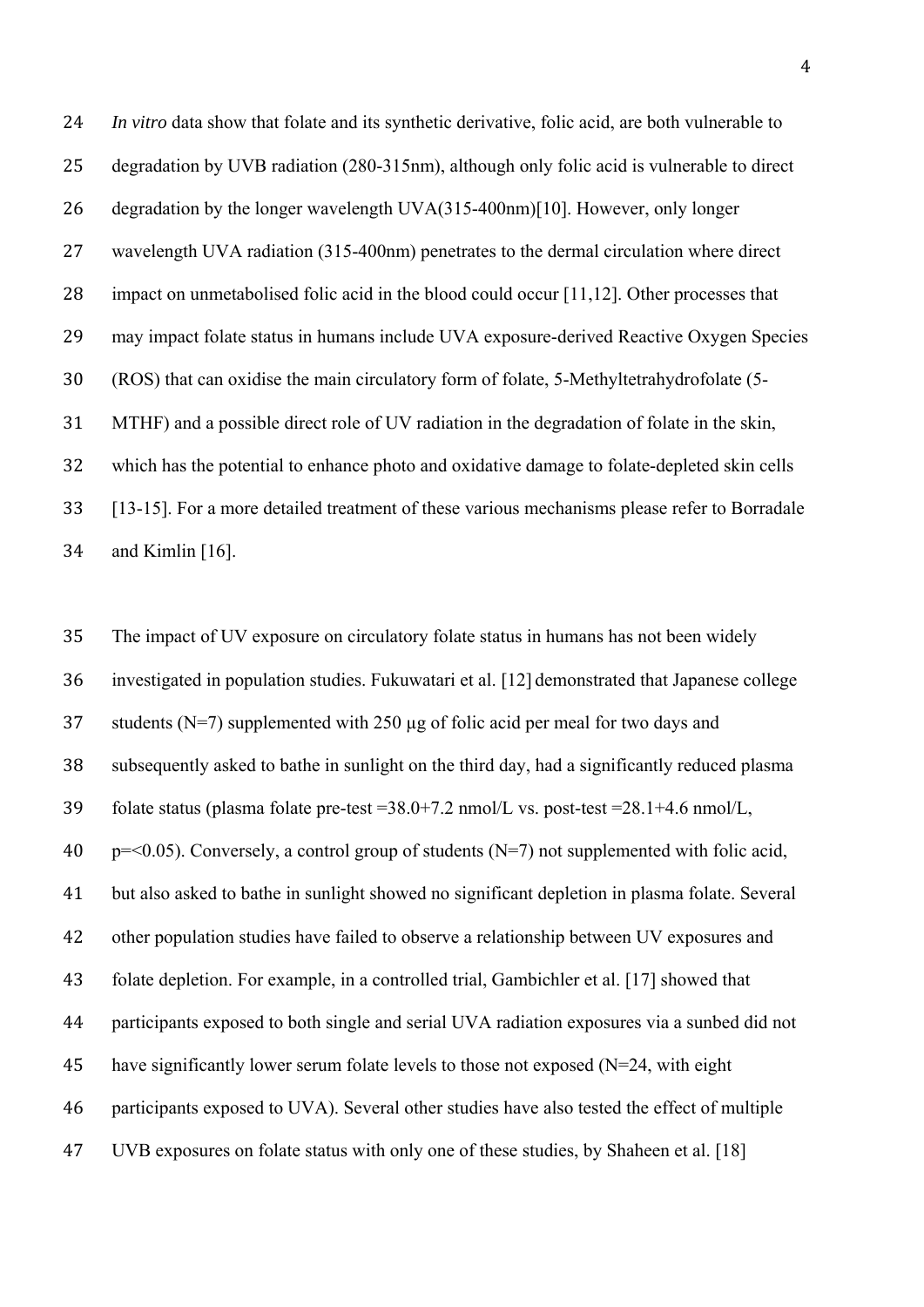reporting significant effects on folate status in participants exposed to UVB radiation via phototherapy unit [18-21]. With UVB not able to penetrate to the dermal circulation this one significant result is surprising, however the participants in the study by Shaheen et al. [18] were vitiligo patients whose depigmentation condition may have had a role in reducing the 52 skin's protective barrier to UV radiation. An important distinction between these studies and 53 that by Fukuwatari et al. [12] is that none of the other studies involved the use of folic acid supplements by participants. The population evidence provided by Fukuwatari et al. [12] and lack of significant effects observed in population studies where folic acid has not been supplemented, suggests that folic acid may be the major vulnerable species of folate to degradation by UV radiation.

 Thus, while there is strong *in vitro* evidence for degradation of folate by UV radiation [11- 15,22,23], there remains a lack of population research in this area, with most human studies involving the use of artificial UV exposures and lacking the use of folic acid supplementation which has been shown *in vitro* to be highly vulnerable to UV radiation [12,17-21]. The hypothesis that higher solar UV radiation exposures may lead to increased degradation of circulatory folate levels for people taking folic acid supplements therefore requires further investigation. This is particularly important for women of childbearing age due to the consequences of low folate status for pregnancies. Our objective in the current study was therefore to investigate the depletion of serum folate in a sample of females of childbearing age with varying sun exposures, following a two week period of folic acid supplementation, whilst also controlling for factors such as dietary folate.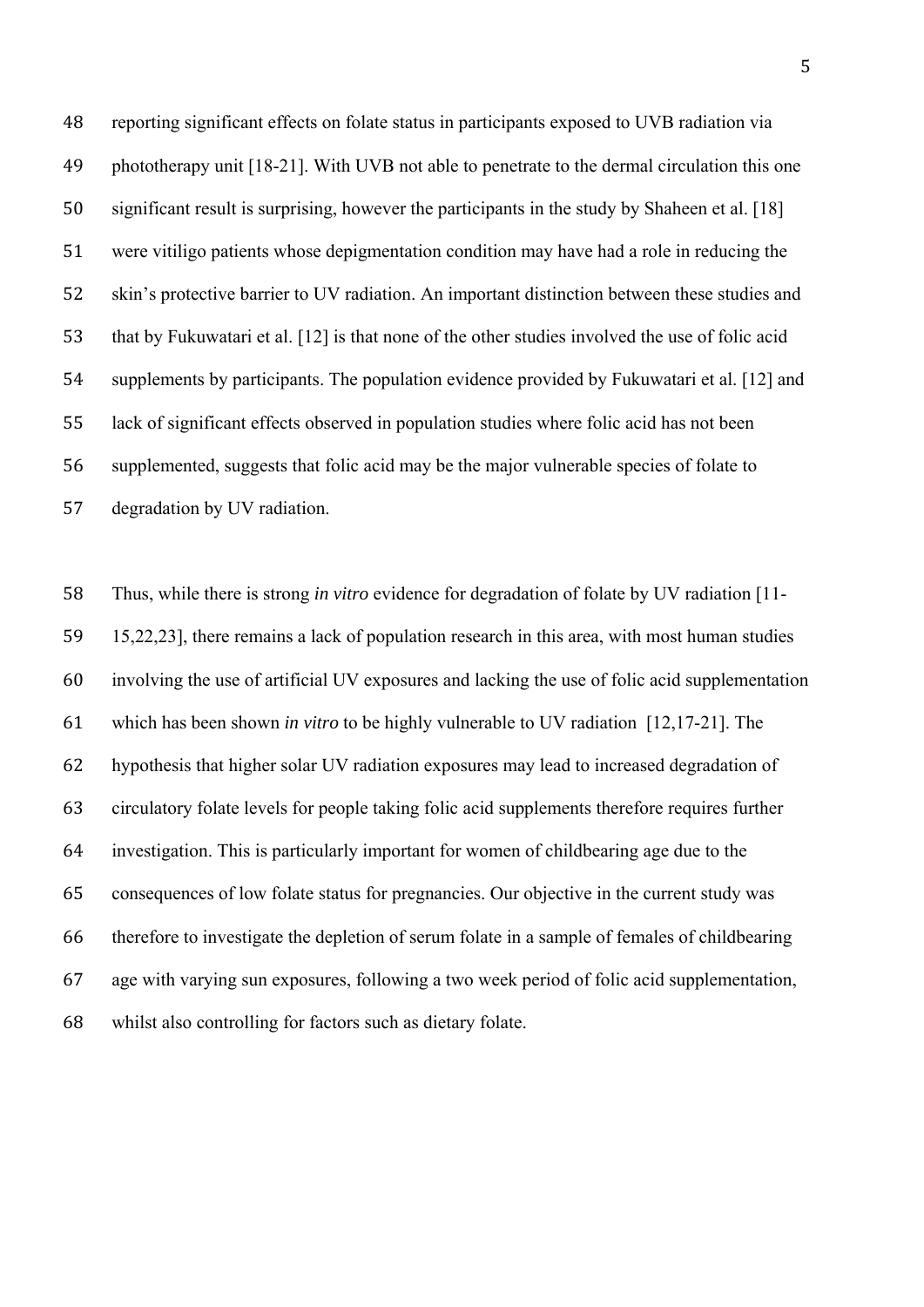#### **2. Methods**

## *2.1 Study population*

 Healthy female participants aged 18 to 47 years were recruited for this study. Participants 72 were recruited from the Brisbane area (longitude: 153 E; latitude: 27 S), Australia, through advertisements placed within a university. Volunteers were excluded if they were pregnant or attempting to conceive, less than 18 years of age, had a diagnosed malabsorptive disease such as coeliac disease, liver diseases, a history of cancer or any condition that increased sensitivity to the effects of solar UV exposure, such as an inherited photosensitivity or lupus erythematous. Participants were also instructed to cease taking folic acid supplements prior to the beginning of the study. Data collection for the project occurred during October and November 2011. All participants provided written informed consent based on the study 80 protocol that was approved by the Queensland University of Technology (QUT) Human 81 Research Ethics Committee (Approval no. 1100000933).

## *2.2 Study design and measures*

83 In this three week longitudinal study, participants were supplemented with a 500µg folic acid 84 supplement daily for two weeks. After the two weeks of supplementation, serum folate was 85 measured as a baseline measure, followed by a second serum folate measurement after one 86 week of personal sun exposure measurements. The outcome variable for this investigation 87 was the change in serum folate, between these two time points. A 500µg folic acid supplement was chosen due to this being the level of periconceptional folic acid supplementation recommended by the NHMRC for childbearing age women planning a family [24]. The supplement was supplied by Blackmores Limited and is a listed product on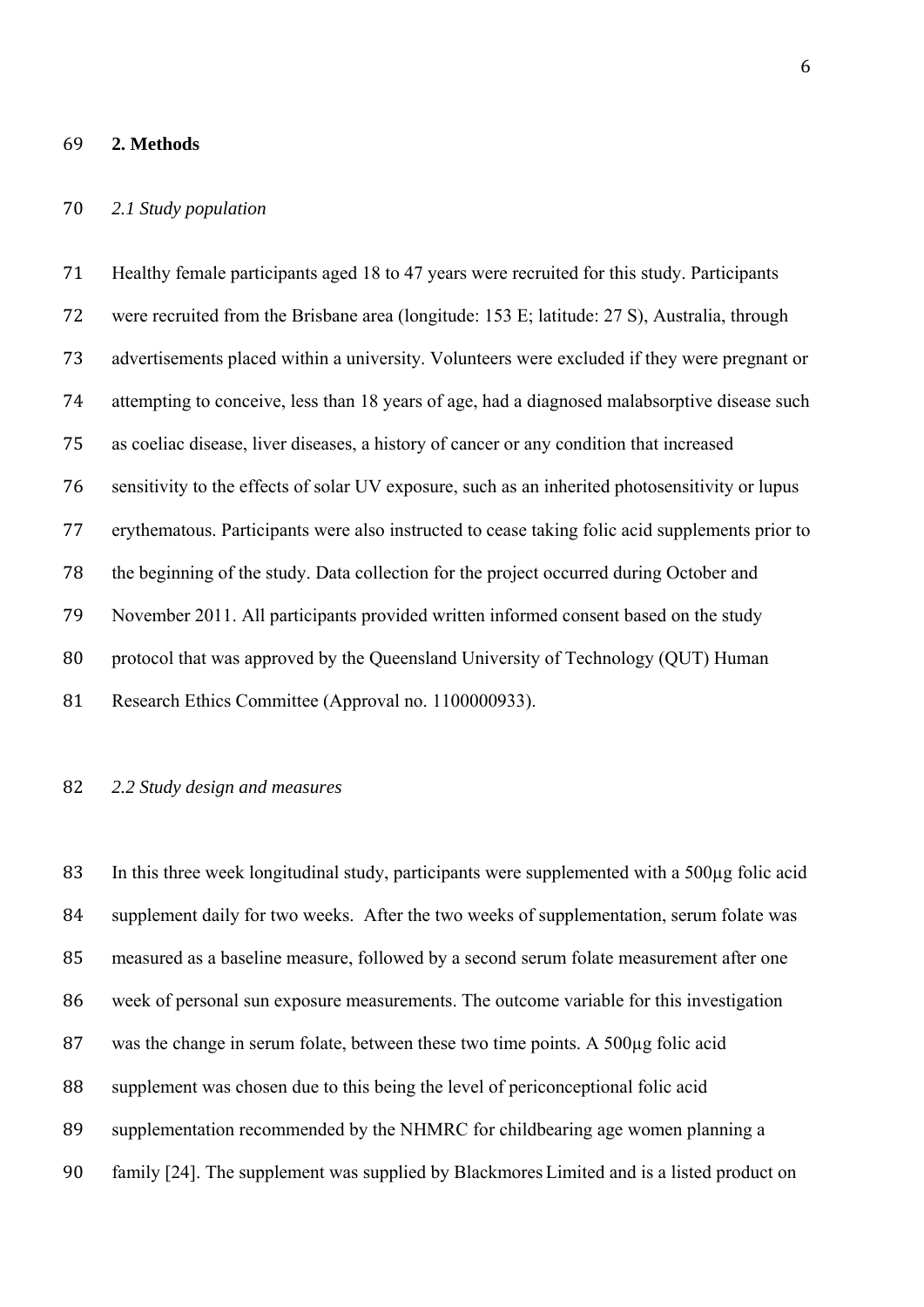91 the Australian Register of Therapeutic Goods (ID: 118091). The length of folic acid

92 supplementation was chosen based on prior research showing significant increases in serum

93 folate status following two weeks supplementation [25].

94 Dietary intake of folate was determined through the use of a validated food frequency questionnaire [26]. General health information, usual physical activity, use of supplements, and medication usage was collected at the beginning of the study using a general health and information questionnaire. The questions used in the general health and information questionnaire have been used in previous research undertaken in the AusD study (27). Due to alcohol's influence on folate status, a question was also included assessing participants usual intake of alcohol[28]. Additionally, participants were asked whether alcohol intake, medication or supplement usage had changed from that indicated in the general health 102 information questionnaire over the course of the study.

103 Body Mass Index (BMI) was measured at the beginning of the study using a standard 104 portable stadiometer (S+M) and rounded to the nearest cm. Weight was recorded to the 105 nearest kg and was measured using a set of electronic scales placed on a hard surface. 106 Measurement error was minimised with the use of the same set of scales and stadiometer for 107 all measurements in the sample. Inter-rater bias was eliminated by the use of a single 108 observer for all measurements who was trained in the anthropometric measurement of 109 subjects.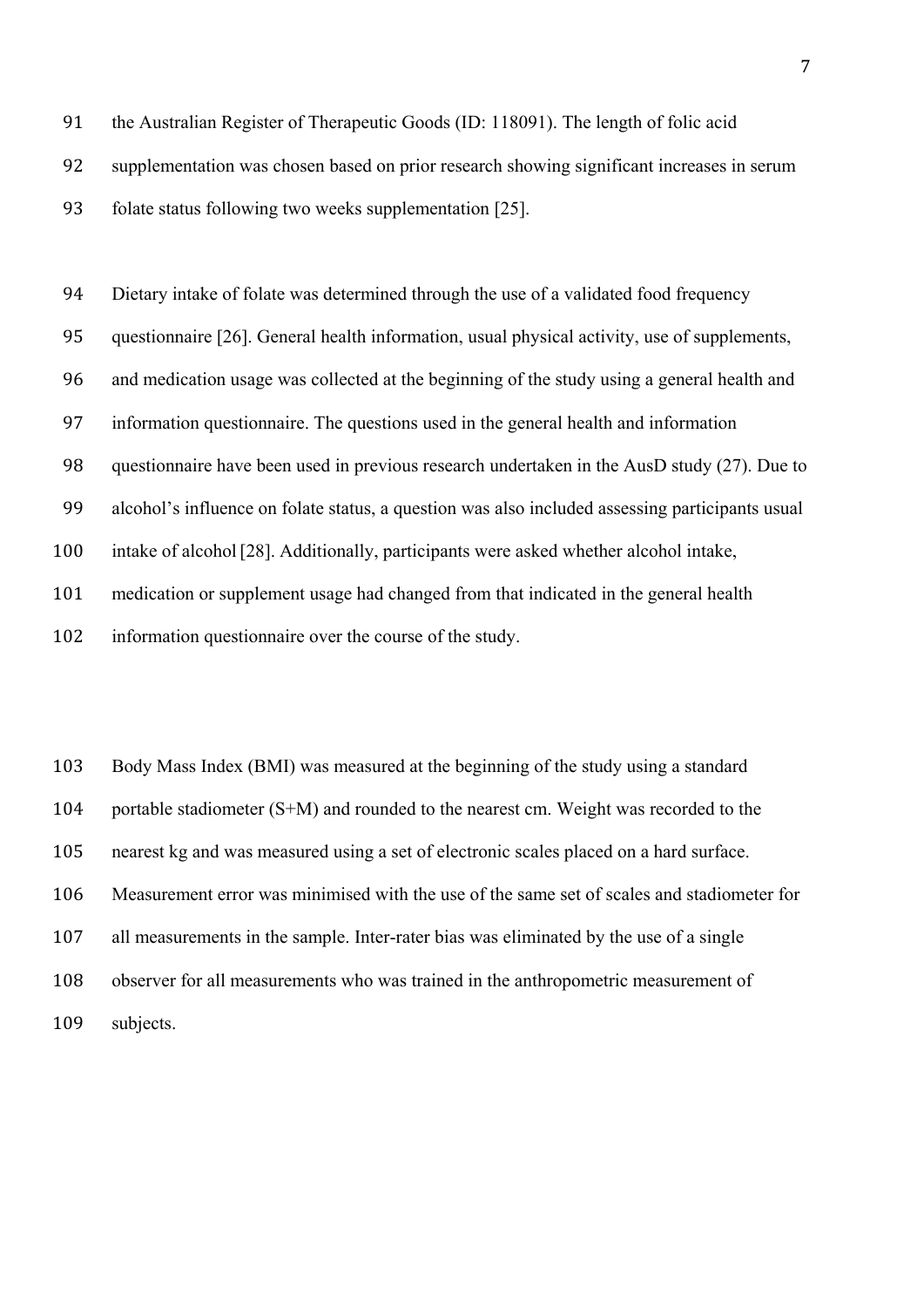111 A seven day sun exposure and physical activity diary was provided to participants for self-112 completion each day. Participants reported the time spent outside in the sun in 15-minute 113 intervals for each hour of the day between 5am to 7pm. The use of sunscreen, clothing worn 114 and level of physical activity were also assessed during this time. The sun exposure and 115 physical activity diary has been used previously for sun exposure research in populations, 116 most recently in the AusD study [27]. Environmental UV radiation was measured with a 117 Solar Light Co. 501A biometer, located at the AusSun Research Laboratories at QUT Kevin 118 Grove campus. The detector collects solar UV data in five-minute intervals and reports the 119 exposure as  $J/m<sup>2</sup>$ . Participants were physically located within a 25km radius of this detector 120 thus all were exposed to similar environmental UV radiation.

- 121 Participants' self-reported time in the sun (collected from the sun exposure diary) was 122 combined with environmental UV data to give an hourly personal UV exposure using the 123 following equation:
- 124 Personal UV Exposure  $(J/m^2) = \sum_{i=1}^{t=23}$  UV (t) x A (t) x SAE (t)

125 Where i=time interval 1 hour, (t) = time interval in 15 minutes,  $UV =$  environmental UV

126 (from UV detector),  $A =$  activity for that 15 minute time interval (indoor/outdoor) taken from

127 the sun exposure diary. SAE (Skin Area Exposed) is the proportion of skin area exposed to

128 sunlight (obtained from the clothing section of the sun exposure diary), based on the clothes

129 cover index for Body Surface Area (BSA), described by Dixon et al. [29].

130 Body coverage area was provided by the common items of clothing illustrated in the sun and 131 physical activity diary. Personal UV exposure in total Joules could be estimated for each hour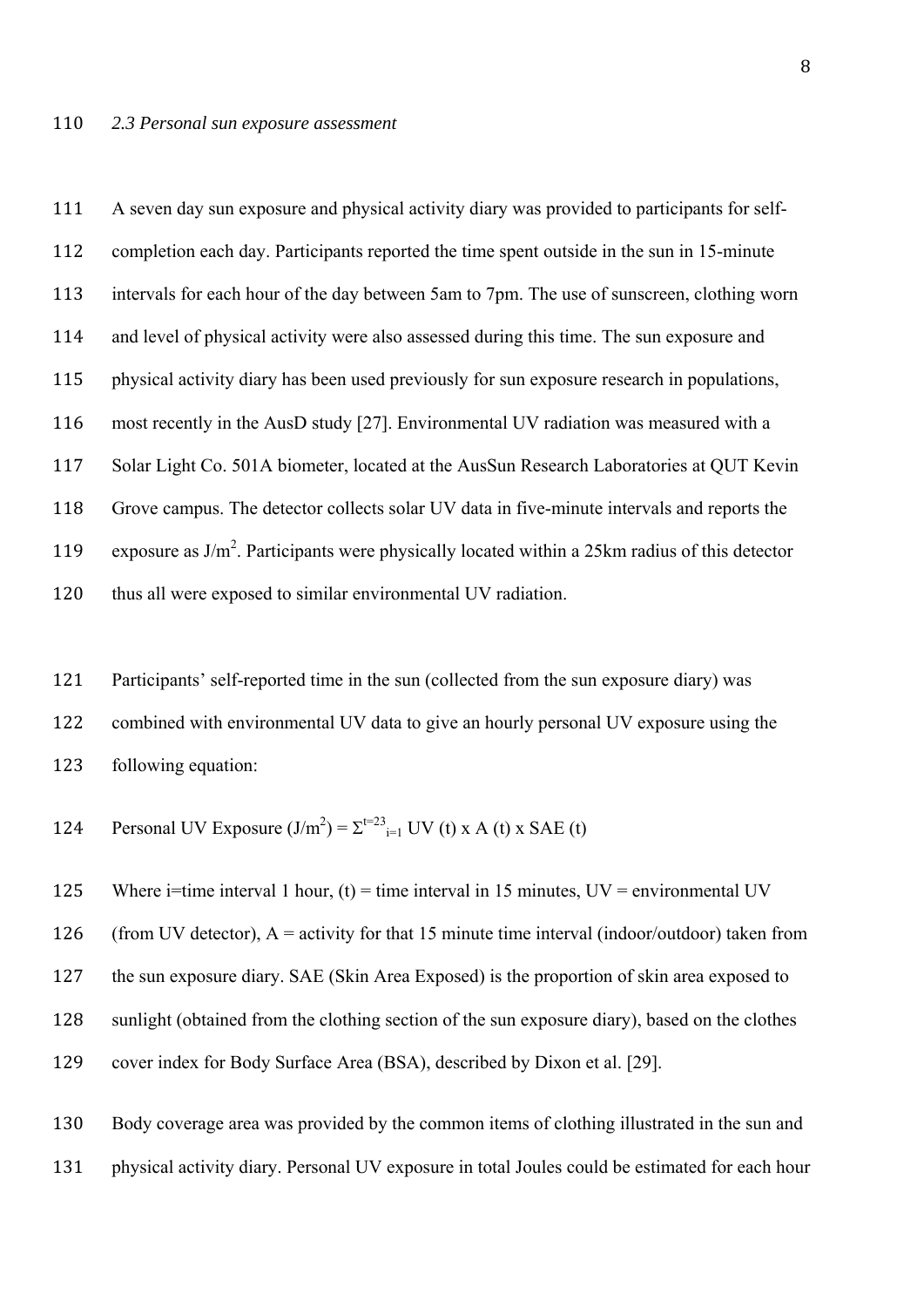134 *BSA*  $(m^2) = ([Height(cm) \times Weight (kg)]/3600)^{1/2}$ 

 Hourly UV doses were summed to estimate UV dose for each participant each day over the 136 one week outdoor measurement phase of the study. The average daily UV dose for each

137 participant over the measurement week was then calculated.

*2.4 Serum folate analysis* 

 Analysis of serum folate for participants was undertaken at a commercial laboratory (Pathology Queensland). Serum folate was measured via an automated competitive binding assay with chemiluminescence detection (Roche Modular E170 and reagent - Folate III for Elecsys and Cobas e analyzers part no. 04476433 190). This test uses ruthenium labelled folate binding protein, with folate from the sample competing with biotin labelled folate for the binding sites of the protein. Measurements of chemiluminescence emissions were used 145 for detection of the folate, of which the concentration is determined via a calibration curve. 146 The inter-assay precision of the competitive binding assay used in this study has been 147 reported with a coefficient of variation of 16%, compared to a standard QuantaPhase II radioassay [31].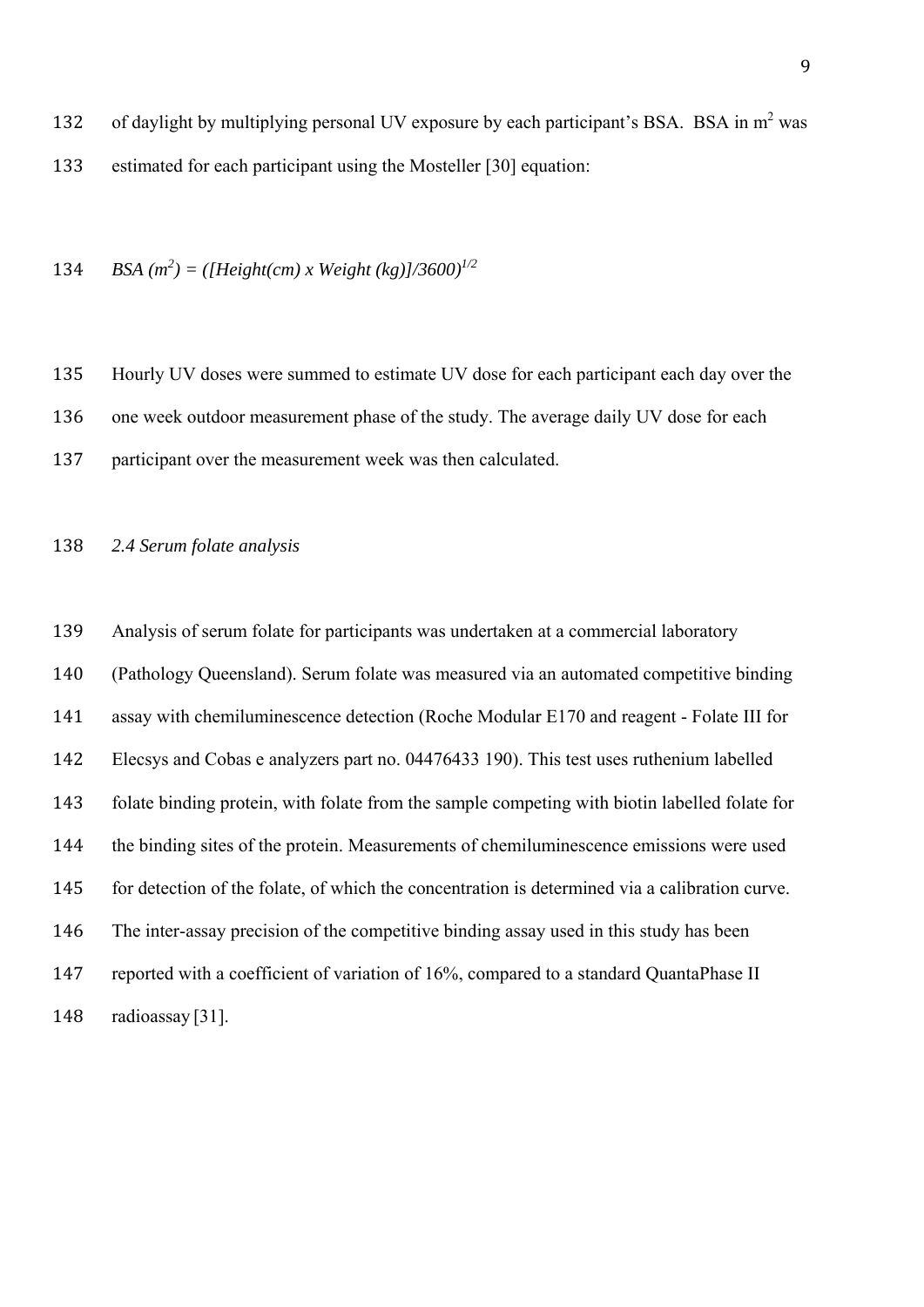150 All analyses were conducted using the Statistical Package for the Social Sciences analysis 151 software (SPSS Statistics, Version 19.0. Armonk, NY: IBM Corp. Inc.). Independent 152 variables shown in previous research to impact folate status (BMI, smoking, dietary intake of 153 folate, alcohol and age) and variables associated with sun exposure behaviours (country of 154 birth, sunscreen use and physical activity) were included in the descriptive and univariate 155 analysis (26,28,32-34) Averages were reported as means with standard deviations used to 156 indicate the distribution of the data. Independent variables were grouped according to 157 standardised cutoffs used for BMI, age and dietary folate intakes based on RDIs. Total UV 158 exposure in joules was grouped according to adequate category sizes for statistical 159 analysis at the univariate level. In cases where individual group sizes were small  $(\leq 5)$ , in 160 our case for usual alcohol intake, the groups were combined into a two category variable. 161 Univariate analysis using independent samples t-tests and ANOVA tests were used to 162 investigate associations between independent variables and the dependent variable change in 163 serum folate (nmol/L). Multiple linear regression was undertaken to investigate the 164 association between personal UV exposure and change in folate status and the covariate 165 variables of age, BMI, dietary folate intake, smoking, alcohol intake, country of birth, 166 physical activity and sunscreen use. Covariates were included in the multivariable model if 167 previous research evidence suggested that they had a likelihood of impacting folate status or 168 if there were significant univariate associations from our own data analysis [26,28,32,33]. 169 Multicollinearity between independent variables was assessed using matrix tables, with 170 intercollinearity ( $>0.5$ ) between variables resulting in a decision to omit or produce a 171 composite variable for the highly interactive variables. Scatterplots of standardised residuals 172 were used to assess the dependent variable for normality of residuals. The contribution to the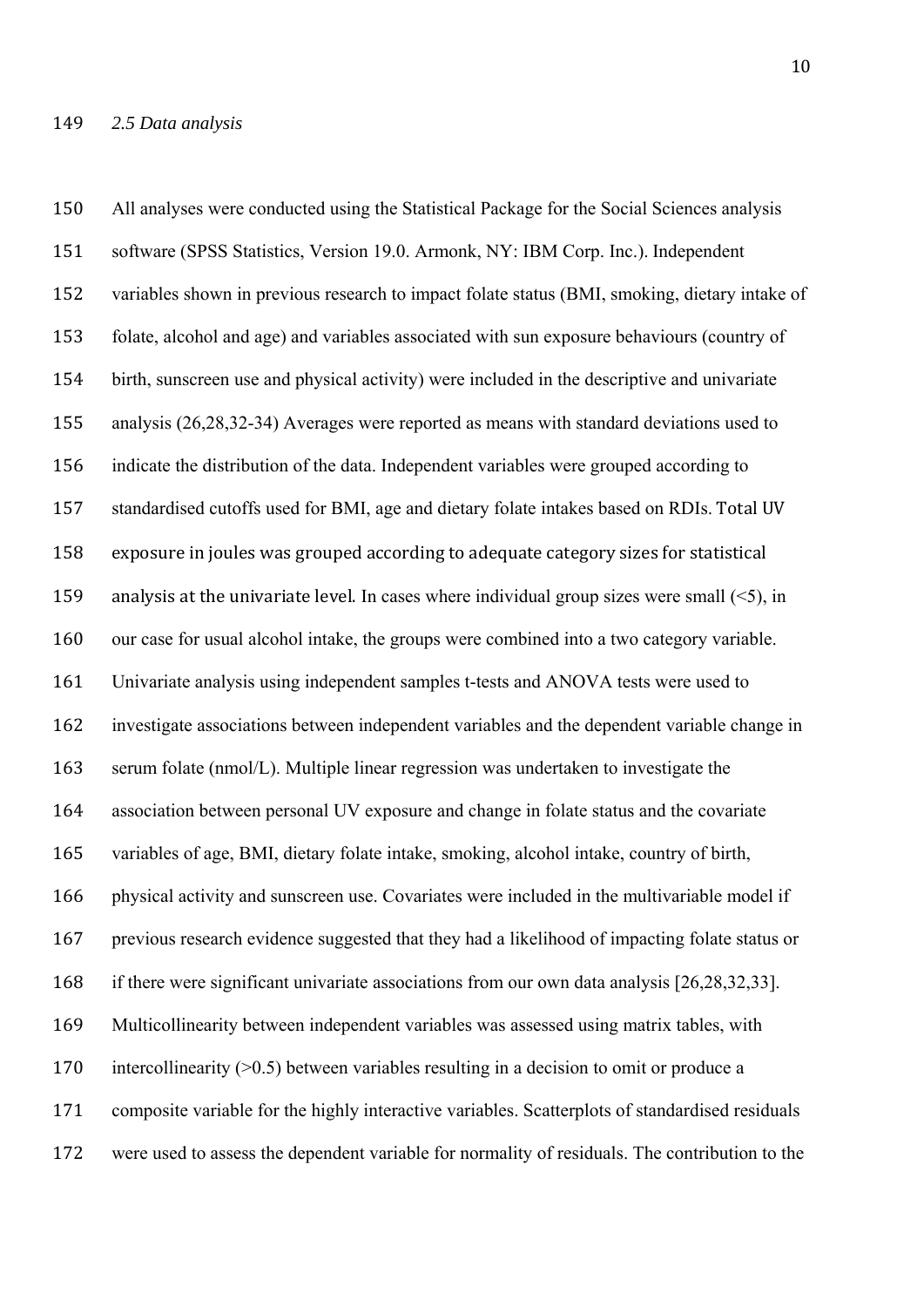- 173 change in serum folate over the measurement period for each of the independent variables
- 174 was reported using standardised beta coefficients. Adjusted  $R^2$  value was used to describe the
- 175 total variance that the independent variables explained for the change in serum folate over the
- 176 measurement period and statistical significance of the overall model was reported. Two sided
- 177 tests were used and a probability value (p-value) of <0.05 was considered statistically
- 178 significant.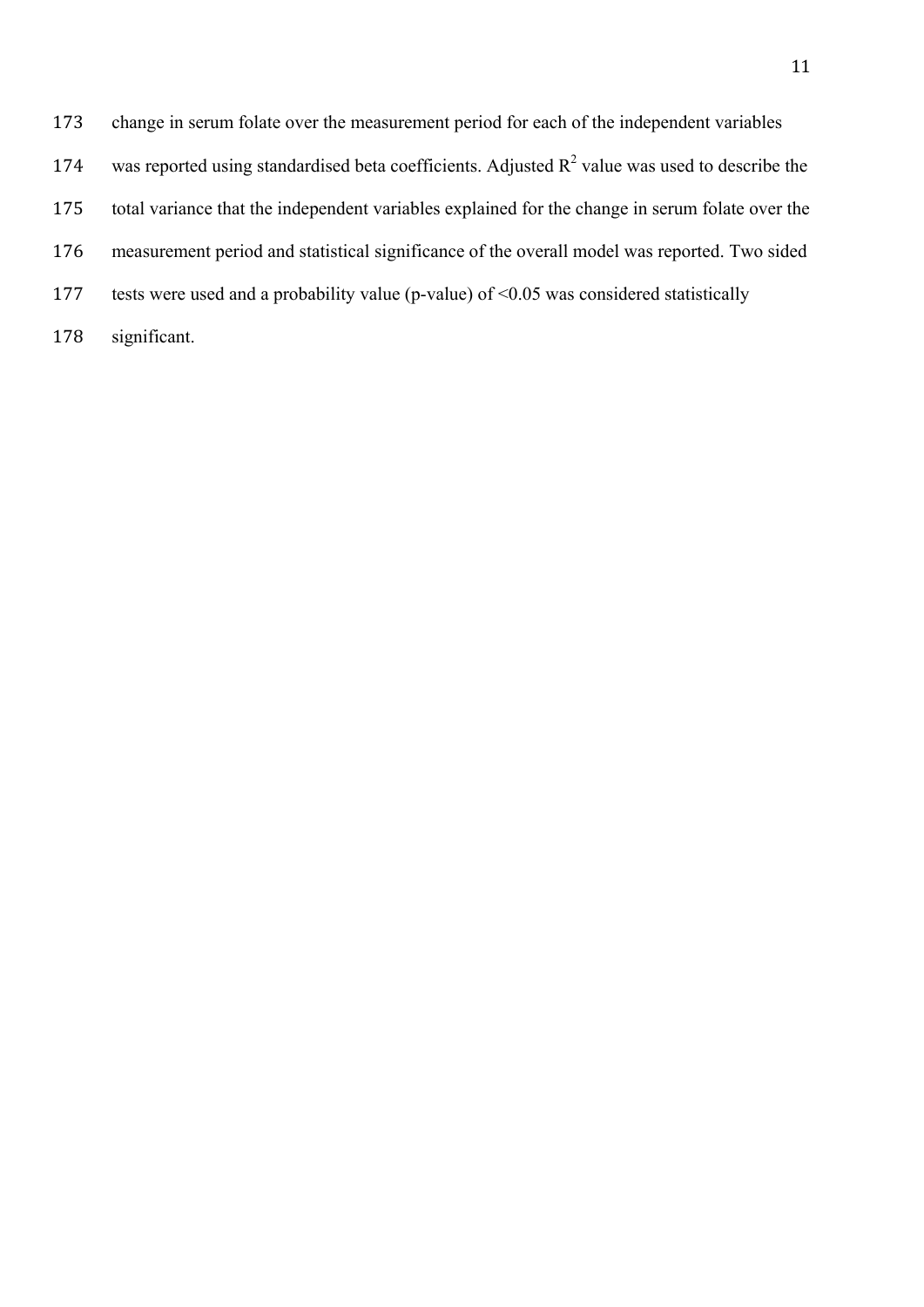#### 179 **3. Results**

180 *3.1 Participant demographics and univariate associations* 

181 

182 Of 48 participants recruited for the study, 45 completed all study components. Characteristics 183 of the sample are presented in **Table 1**. No significant differences in change in folate by age 184 group were found. Ten of the participants (22%) were classified as overweight or obese; this 185 was not associated with any significant difference in serum folate status. The majority of 186 participants ( $n=34$ ) did not met the RDIs for folate of 400  $\mu$ g/day, with nine of these 187 participants reporting average daily dietary intakes of under 200  $\mu$ g/day. Despite this, dietary 188 intake of folate was not significantly associated with change in serum folate over the 189 measurement time period.

190 Personal sun exposure during the week was strongly associated with a decrease in serum 191 folate ( $p=0.015$ ). Participants with lower sun exposures were observed to have only a slight 192 decrease in mean serum folate over the one week measurement period. However, those 193 participants with moderate and high personal UV exposures had greater decreases in serum 194 folate, with average decrease in serum folate for those participants in the highest sun 195 exposure group observed to be -22 nmol/L more than those in the lowest sun exposure group. 196 Participants undertaking moderate to heavy physical activity had significantly higher folate 197 depletion over this week than people taking part in light daily physical activity ( $p=0.019$ ). 198 Tobacco smokers (n=4) had significantly less decrease in serum folate than those who were 199 non-smokers, although the low numbers of tobacco smokers in this sample increase the risk 200 of error here. Intake of two or more alcoholic beverages per week over the study period was 201 not associated with any significant change in serum folate. Likewise country of birth and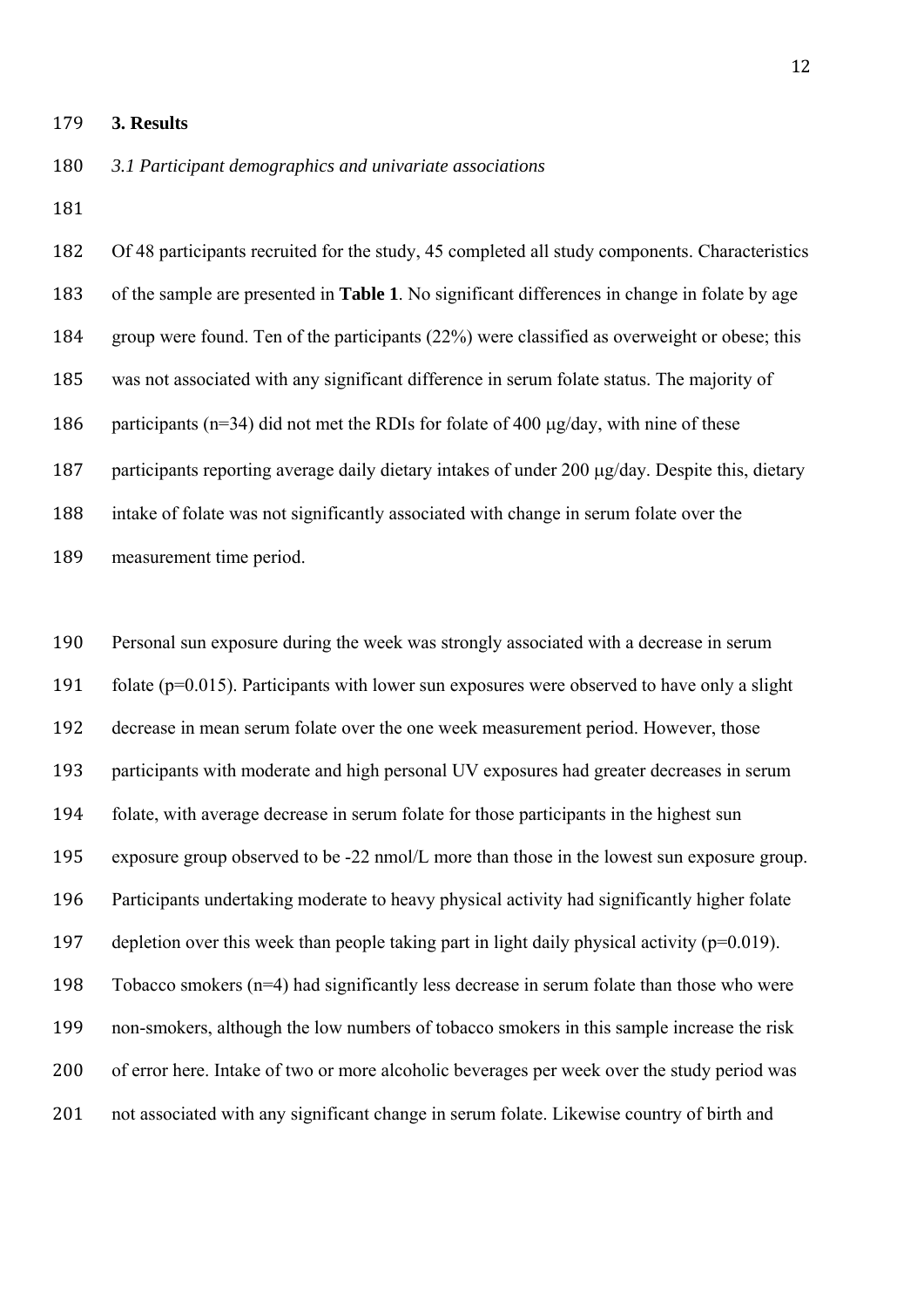202 daily use of sunscreen was not associated with change in serum folate over the measurement 203 time period.

## 204 *3.2 Multivariable association of personal UV exposure with folate depletion*

205 Multivariable regression analysis was utilised to assess the association between personal UV 206 exposure and change in serum folate levels while controlling for possible confounding 207 variables. The independent variables that showed associations with change in serum folate at 208 the univariate level; physical activity and smoking, were included in this model. Age, BMI, 209 dietary intake of folate and alcohol intake were also included in the model to observe any 210 confounding effect that would adjust the relationship between personal UV and change in 211 serum folate. Analysis of intercorrelations between independent variables also showed no 212 evidence of multicollinearity.

213 Independent variables not showing trends (p=<0.25); smoking, BMI, dietary intake of folate 214 and usual alcohol intake, were removed from the first model to produce the final model 215 (**Table 2**). With the removal of such variables, the model produced an adjusted  $R^2$  of .310  $216$  (p<0.01). Both personal UV exposure in Joules and physical activity were significant 217 predictors of change in serum folate over the measurement week, while age did not show a 218 significant association with change in serum folate. Thus, higher personal UV exposure and 219 the highest category of physical activity were associated with significant decreases in serum 220 folate over the measurement week. The final model explained 31% of the variance change in 221 serum folate over the measurement week, with personal UV exposure being the largest 222 contributor to this by explaining 20% of the variance.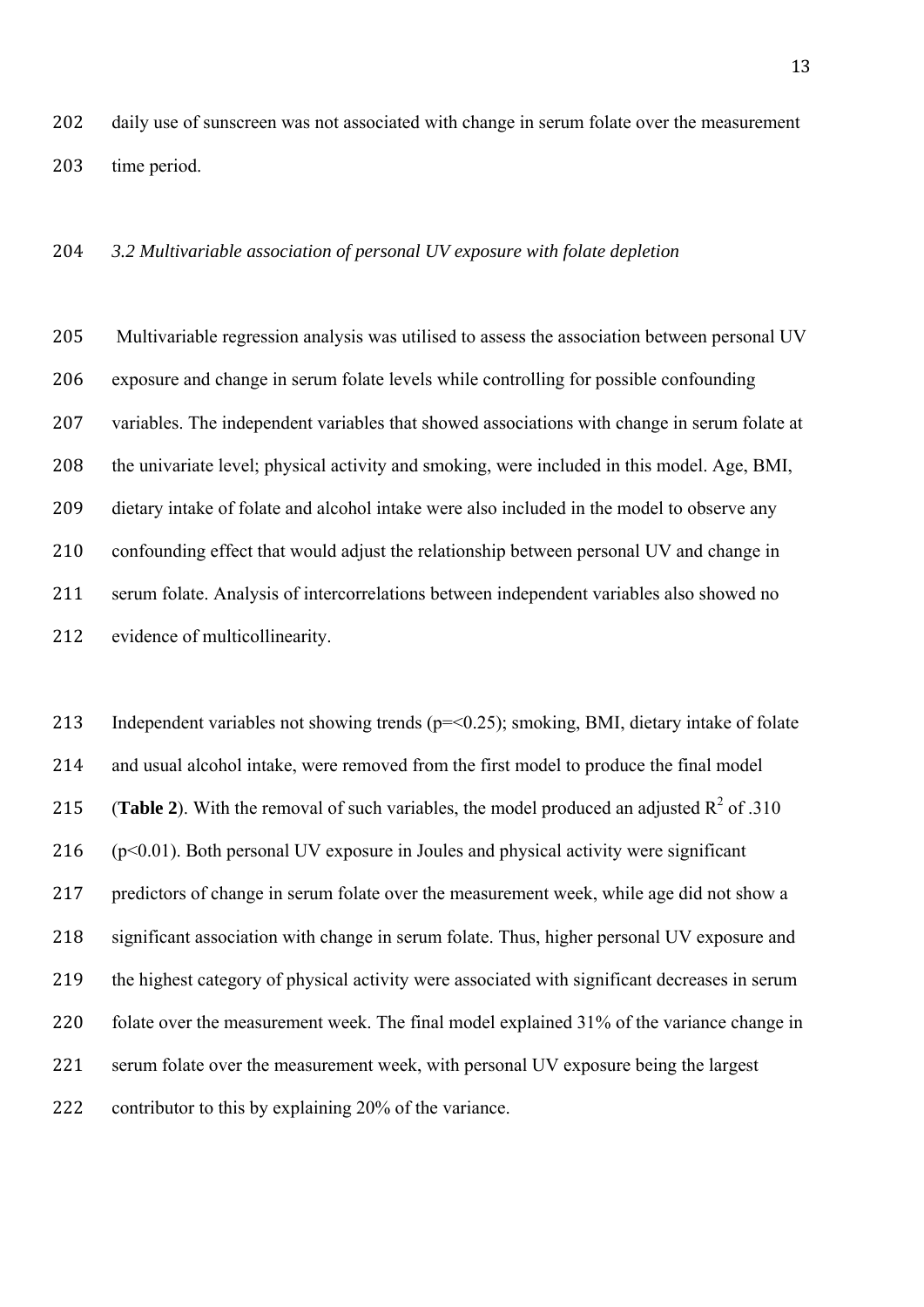#### 223 **4. Discussion**

14

224 In our study investigating the effects of natural solar UV radiation on serum folate status, we 225 observed that significantly greater depletion of serum folate status occurred in participants 226 with higher sun exposures compared to those with lower exposures ( $p=0.015$ ). A dose-227 dependent effect was observed with regard to sun exposure and serum folate depletion, with 228 participants who reported the highest sun exposures experiencing increased depletion 229 compared to those with intermediate exposures and the lowest exposures. Multiple regression 230 analysis continued to show a significant association between folate depletion and personal 231 UV exposure, after adjusting for possible confounding variables of dietary and alcohol 232 intake, BMI, age, sunscreen use and smoking status.

233 The findings from this study provide evidence that folate is vulnerable to degradation by 234 solar UV radiation. Previous *in vitro* research has shown that folic acid is degraded by both 235 UVA and UVB, although only UVA is able to penetrate through to the dermal circulation, 236 while the main circulatory form of folate, 5-MTHF is only directly vulnerable to the non-237 penetrating UVB [12,22,23]. *In vivo* data reported by Fukuwatari et al. [12] has also shown 238 significant depletion in serum folate in students supplemented with folic acid and 239 subsequently exposed to natural solar radiation. This depletion of serum folate appears to be 240 considerable in humans following sun exposure, with an average of 9.8nmol/L decrease after 241 two days reported by Fukuwatari et al. [12] and an average 12.8nmol/L decrease after one 242 week observed in our study. Personal UV exposure was the most significant predictor of 243 change in serum folate status over the measurement period ( $p = 0.01$ ) in the current study. 244 Comparatively however, the majority of previous research conducted in participants who 245 were not supplemented with folic acid has shown to not significantly decrease folate status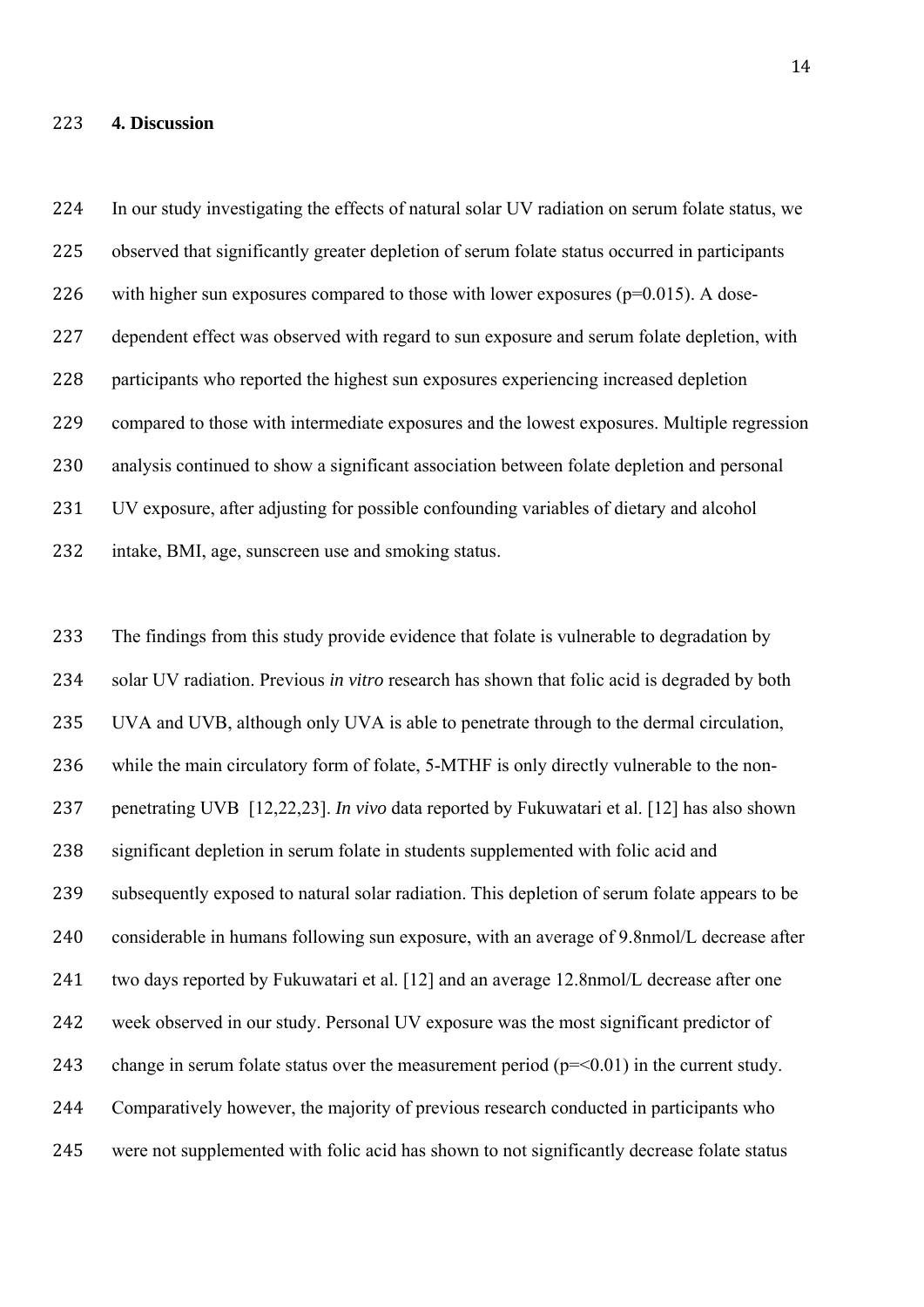246 following UV exposure, [17,19,20,21]. This is despite *in vitro* research showing the 247 vulnerability of 5-MTHF to indirect degradation by UV derived reactive oxygen species 248 [11,13,14]

249 Thus, significant UV degradation of folate may only occur in people who are taking folic 250 acid supplements, i.e. the folic acid supplementation leads to the appearance of folic acid in 251 the blood, which is vulnerable to UVA photodegradation. If this is the case, people taking 252 folic acid supplements who have high sun exposures will be obtaining less benefit from the 253 supplements compared to people with lower solar UV exposures taking folic acid 254 supplements. This may be particularly important for vulnerable groups of the population such 255 as women of childbearing age with high sun exposures. Caution needs to be advised 256 however; in both the present study and that by Fukuwatari et al. [12] supplementation was 257 ceased and follow up observations showed accelerated degradation of folate with higher sun 258 exposures. However whether significant degradation of folate by solar UV exposure 259 continues when there is regular replenishment with a daily supplement still needs to be 260 elucidated. A randomised controlled trial is required to gain more insight into these questions.

261 Physical activity was the only other variable significantly associated with change in serum 262 folate at the multivariable level, with higher physical activity levels significantly associated 263 with larger decreases in serum folate status over the measurement week. Examinations of 264 multicollinearity showed no significant intercorrelation between physical activity and 265 personal UV exposure. Thus, it appears to be an independent association. The need for 266 increased folate for people with high physical activity, due to higher metabolic demands has 267 been raised previously, but research has not shown significantly lowered folate status in 268 athletes compared to inactive controls [35,36]. Data are therefore weak in this area and there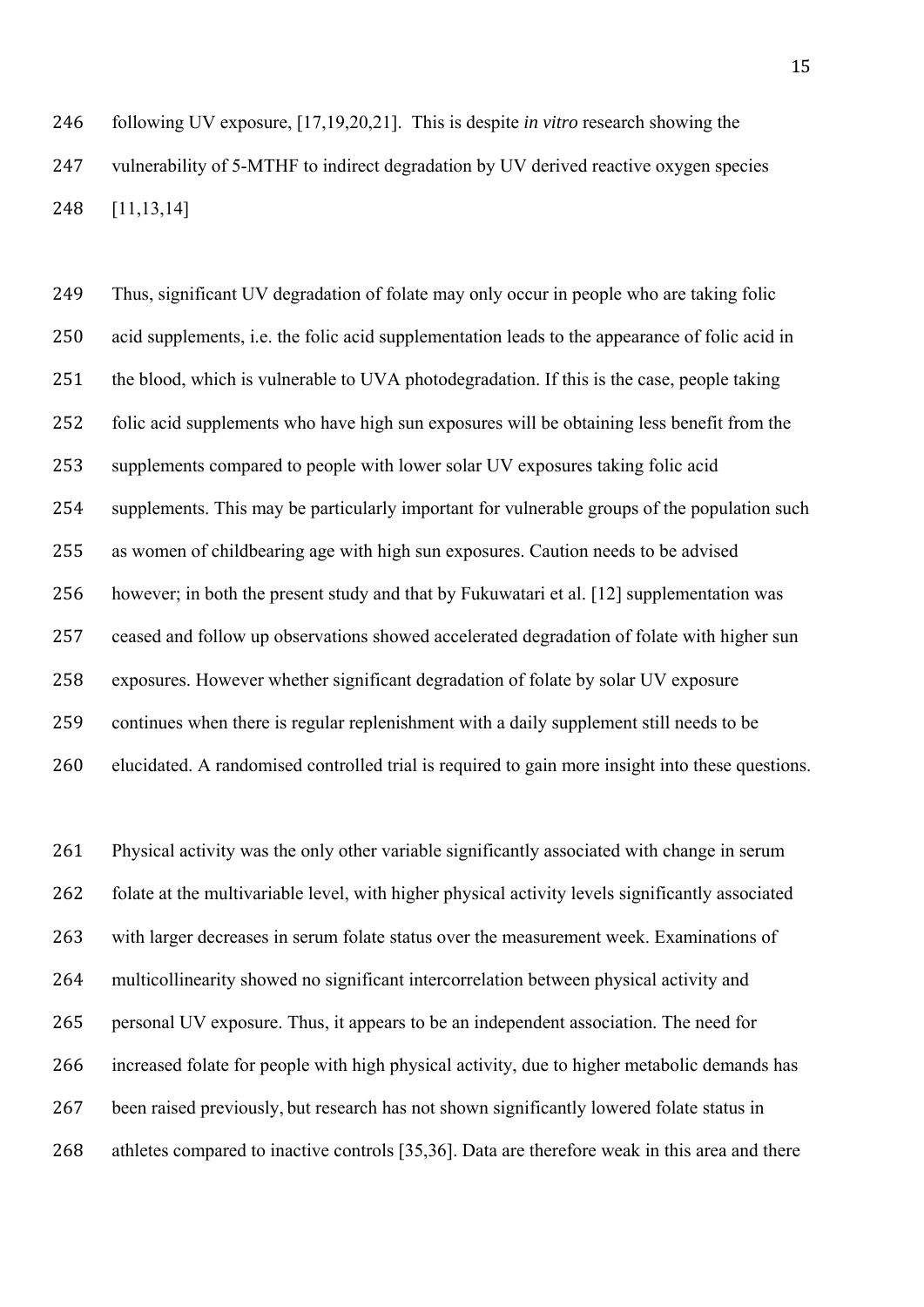269 is a lack of research on whether folate requirements for physically active people are higher 270 than inactive people. Dietary intake of folate, alcohol intake, BMI, smoking and sunscreen 271 use were not associated with change in folate.

272 In showing a significant association between solar UV exposure and folate depletion, the 273 current study builds upon other research in this field and also adds several innovations; 274 including the measurement of the impact of natural sun exposure on folate degradation in a 275 population. Much of the previous *in vivo* research used sunbeds and UV lamps for the UV 276 exposure [17-21]. While use of artificial UV sources allows more control over dose received, 277 artificial UV sources are frequently limited to specific wavelengths, or due to ethical reasons 278 are only practical for participants who already require therapeutic use of artificial UV 279 sources, such as psoriasis patients. Additionally, the setting of the current study in a high UV 280 environment was important as the few previous studies investigating the effect of natural 281 solar UV on folate have been undertaken in areas of higher latitude, i.e. Fukuwatari and 282 colleagues [12] conducted their study in Japan, which has a substantially lower UV intensity 283 than Australia.

 This study has also been the first investigation to study the effects of sun exposure on the 285 folate status in women of childbearing age. Possible degradation of folic acid by solar UV radiation *in vivo*, is perhaps most concerning for this population group because of the 287 importance of folic acid supplementation and fortification strategies in reducing risk of NTDs in planned and unplanned pregnancies. There were also several limitations to the study, one of which is the observational nature of the study, thus we cannot state that sun exposure is the *actual cause* for the increased folate degradation in those with higher sun exposure.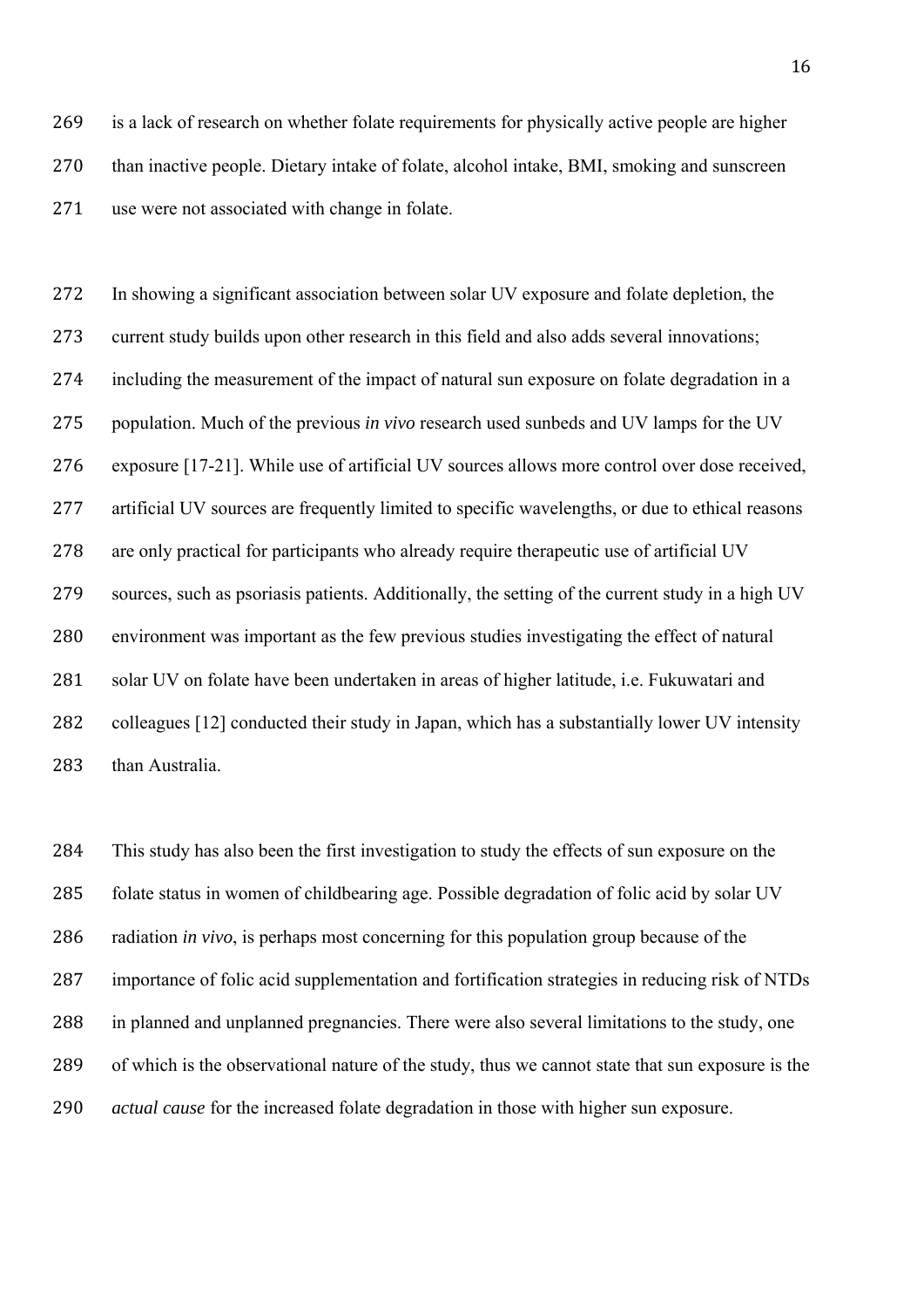291 An important next step in folate and UV research would be the implementation of a study 292 that could provide further exploration of the possible metabolic pathways responsible for this degradation. For this, a controlled trial where participants were randomised into a folic acid supplemented group and non-supplemented control group is required. This would also provide causal evidence for the association between sun exposure and folate degradation. Another potential area of future research is provided by the fact that the serum folate assays used in this study and in previous epidemiological research in this area have been unable to determine specific folate species. Future studies would therefore benefit from the measurement of the different folate species in circulation such as 5-MTHF and the free 300 unmetabolised form of folic acid in the blood via techniques such as HPLC [19,37].

301 In conclusion, our research found an association between increasing sun exposure and decreases in serum folate status. This adds to evidence suggesting that people whose folate levels have been raised by folic acid, are at increased risk of a higher degree of folate degradation following high levels of sun exposure, potentially reducing the efficacy of supplementation. The consequences of this association may be most pronounced for individuals with high sun exposure and poor sun protection habits. This study provides a strong case for continued investigation in this field with a larger sample or the establishment of a well-designed randomized controlled trial to provide data on the casual association and strength of the relationship between UV exposure and folate degradation in the human body.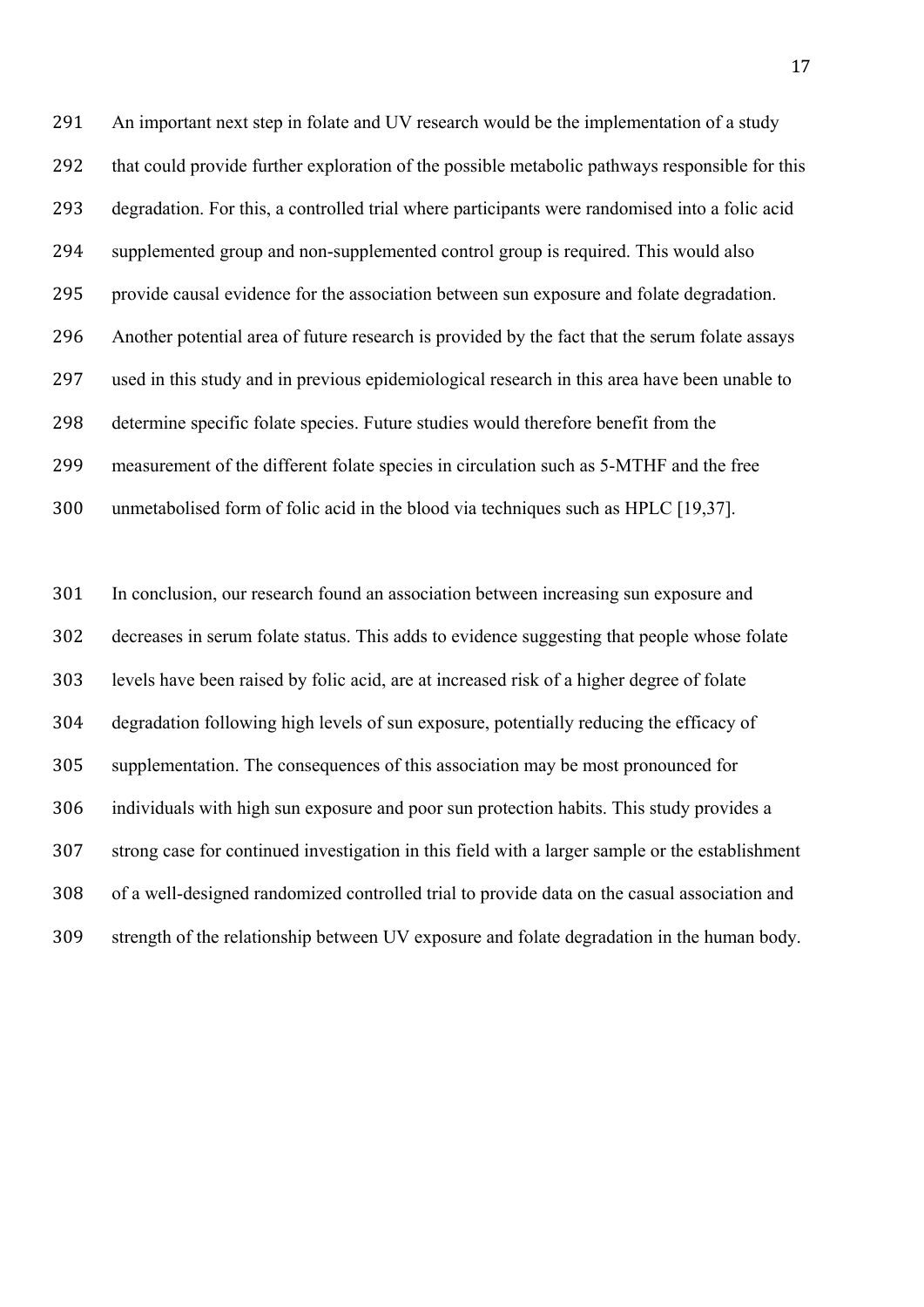# **Acknowledgements**

The author's responsibilities were as follows-DB, MK, LI and EH designed research; DB conducted research; DB analysed data, DB, LI, EH and MK wrote the paper; DB had primary responsibility for the final manuscript. All authors read and approved the final manuscript. None of the authors had a conflict of interest. Blackmores ® supplied the folic acid supplements for the research. The authors would also like to thank Professor Bob Biggar at the Institute of Health and Biomedical Innovation for substantive advice regarding the manuscript.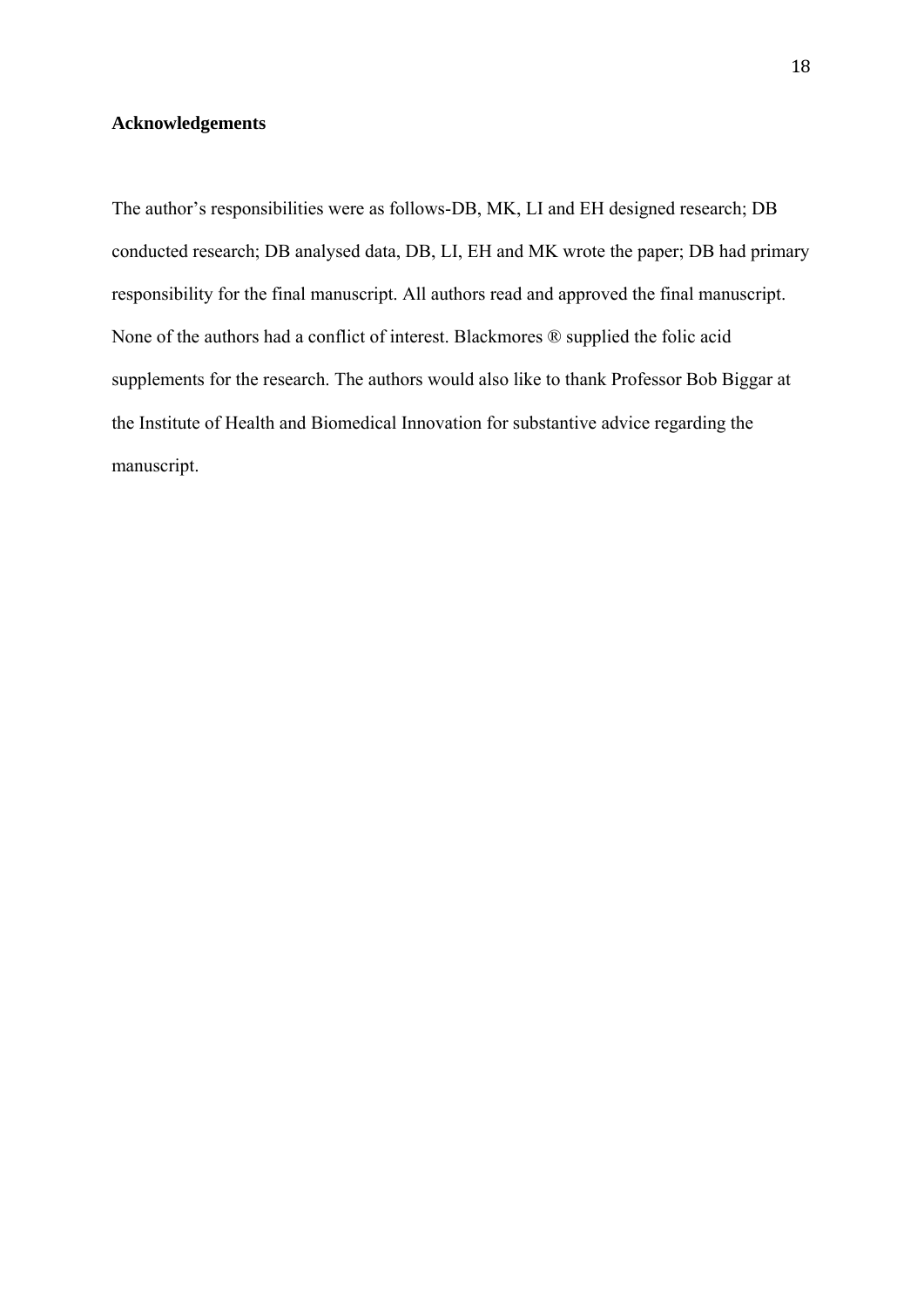# **References**

1. Lucock M. Folic Acid: Nutritional Biochemistry, Molecular Biology, and Role in Disease Processes. Mol Genet Metab. 2000;71(1-2): 121-128

2. Ulrich CM, Reed MC, Nijhout HF. Modeling folate, one carbon metabolism and DNA methylation. Nutr Rev. 2008;66(Suppl): 27–S30.

3. Mullin GE. Folate: Is too much of a good thing harmful? Nutr Clin Pract 2011;26(1):84- 87.

4. Chanarin I. Megalobalstic Anaemia, cobalamin and folate. J Clin Pathol. 1987;40: 978- 984.

5. Kondo A, Kamihira O, Ozawa H. Neural tube defects: prevalence, etiology and prevention. Int J Urol. 2009;16:49–57.

6. Bar-Oz B, Koren G, Nguyen P, et al. Folate fortification and supplementation–Are we there yet? *Reprod Toxicol*. 2008;25:408–412.

7. Hughes J, Buttriss J. An update on folate's and folic acid: contribution of MAFF-funded research. Nutr Bulletin 2000;25:113-124.

8. National Institutes of Health (NIH): Office of Dietary Supplements 2011. Folate. Internet: http://ods.od.nih.gov/factsheets/folate/ (accessed 15 May 2013).

9. National Health and Medical Research Council 2006. Nutrient Reference Values for Australia and New Zealand: Folate. Internet: http://www.nrv.gov.au/nutrients/folate.htm (accessed 27 April 2013).

10. Steindal AH, Porojnicu AC, Moan J. Is the seasonal variation in cancer prognosis caused by sun-induced folate degradation? Med Hypotheses 2007;69:182-185.

11. Steindal AH, Juzeniene A, Johnsson A, Moan J. Photodegradation of 5 methyltetrahydrofolate: biophysical aspects. Photochem Photobiol. 2006;82:1651–1655.

12. Fukuwatari T, Fujita M, Shibata K. Effects of UVA irradiation on the concentration of folate in human blood. Biosci Biotech Bioch. 2009;72:322–327.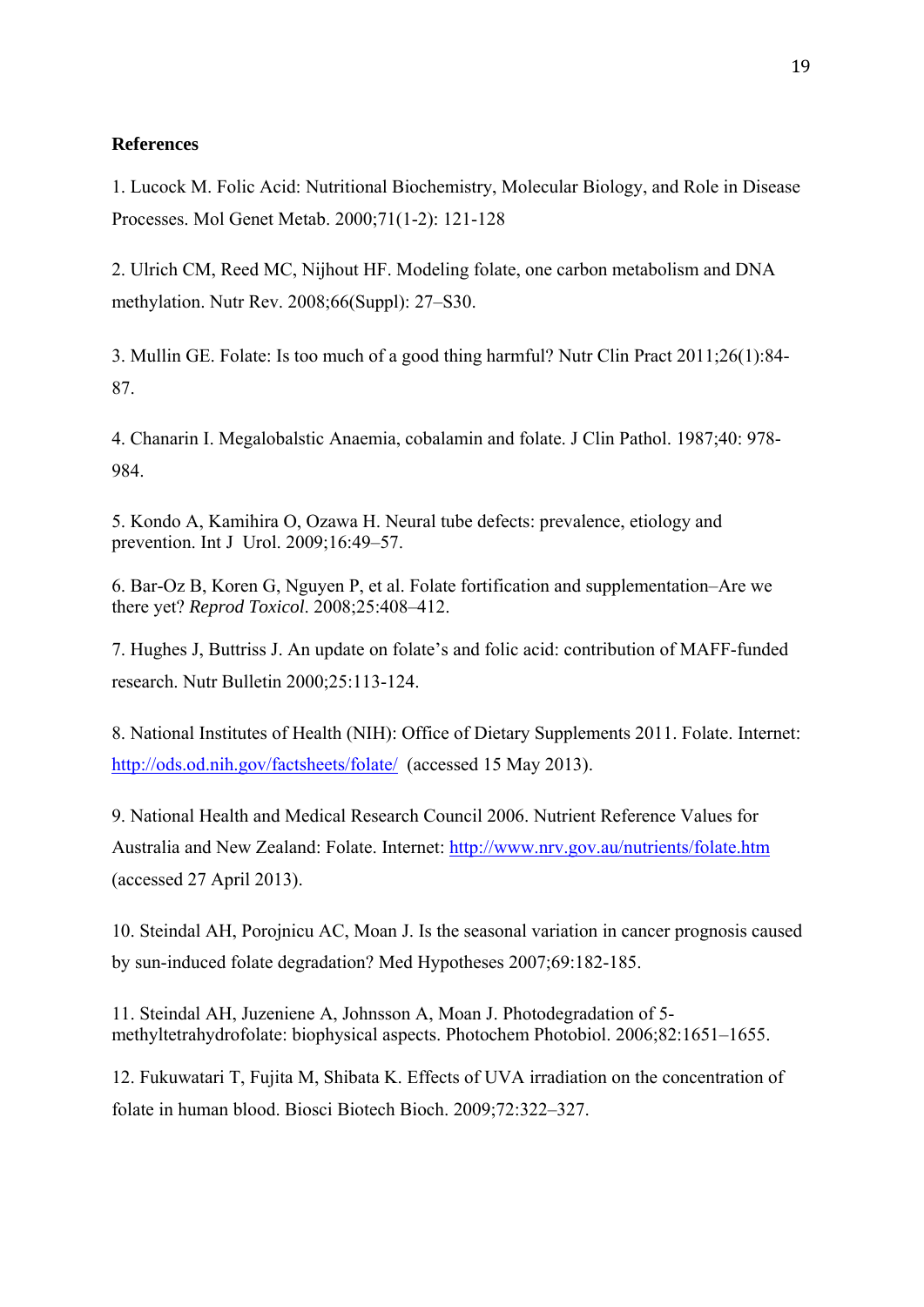13. Steindal AH, Tam TTT, Lu XY, Juzeniene A, Moan J. 5-Methyltetrahydrofolate is photosensitive in the presence of riboflavin. Photochem, Photobiol 2008;7: 814-818.

14. Tam TT, Juzeniene A, Steindal AH, Iani V, Moan J. Photodegradation of 5 methyltetrahydrofolate in the presence of Uroporphyrin. J Photochem Photobiol B 2009;94(3):201-204.

15. Williams JD, Jacobson MK. Photobiological implications of folate depletion and repletion in cultured human keratinocytes. J Photochem Photobiol B 2010;99:49-61

16. Borradale DC, Kimlin MG. Folate degradation due to ultraviolet radiation: possible implications for human health and nutrition. Nutr Rev 2012;70(7):414-422.

17. Gambichler T, Bader A, Sauermann K, Altmeyer P, Hoffmann K. Serum folate levels after UVA exposure: a two group parallel randomized controlled trial. BMC Dermatol 2001;1:8.

18. Shaheen M.A., Abdel Fattah N.S., El-Borhamy M.I.: Analysis of serum folate levels after narrow band UVB exposure. Egypt Dermatol Online J 2006;2(1):1-7.

19. Juzeniene A, Stokke KT, Thune P, Moan J. Pilot study of folate status in healthy volunteers and in patients with psoriasis before and after UV exposure. J Photochem Photobiol B 2010;101:111–116.

20. Rose RF, Batchelor RJ, Turner D, Goulden V. Narrowband ultraviolet phototherapy does not influence serum and red cell folate levels in patients with psoriasis. J Am Acad Dermatol 2010;62(4):710-711.

21. Cicarma E, Mørk C, Porojnicu AC, Juzeniene A, Tam TTT, Dahlback A, Moan J. Influence of narrowband UVB phototherapy on vitamin D and folate status. Exp Dermatol 2010;19(8):67-72.

22. Off MK, Steindal AE, Porojnicu AC, Juzeniene A, Vorobey A, Johnsson A, Moan J. Ultraviolet photodegradation of folic acid. Photochem Photobiol 2005;80:47-55.

23. Juzeniene A, Tam TTT, Iani V, Moan J. The action spectrum for folic acid photodegradation in aqueous solutions. J Photochem Photobiol B: Biol 2013;126:11-16.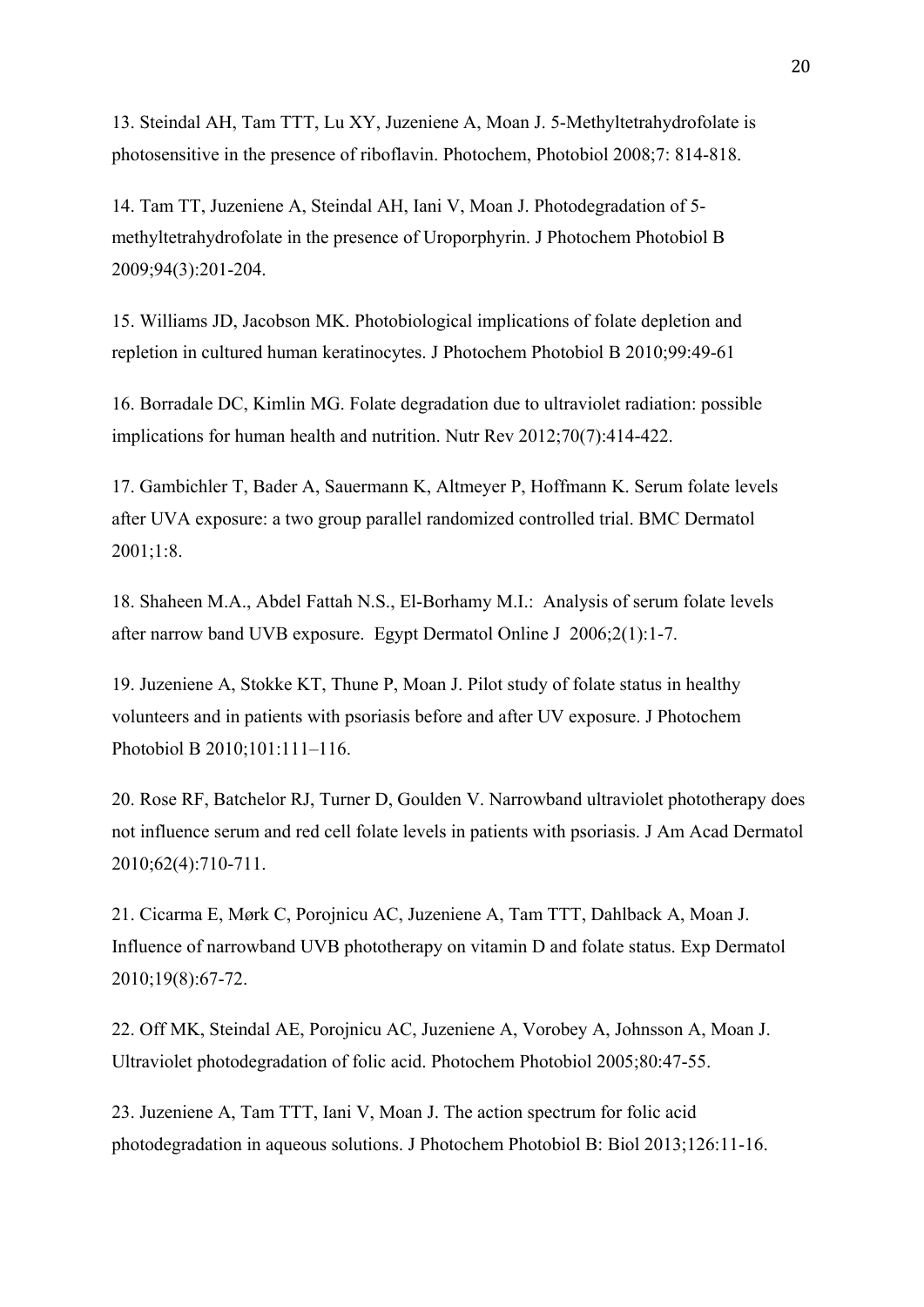24.National Health and Medical Research Council 2005. Folic acid: encouraging periconceptional use of folic acid. Evidence based gaps report volume 2. Internet: http://www.nhmrc.gov.au/\_files\_nhmrc/file/nics/material\_resources/folic\_acid\_supplements. pdf (accessed 11 December 2013)

25.Araki R, Maruyama C, Igarashi, Yoshida M, Maruyama T, Satoh T, Yoshida M, Umegaki K. Effects of short-term folic acid and/or riboflavin supplementation on serum folate and plasma total homocysteine concentrations in young Japanese male subjects. Eur J Clin Nutr 2006;60(5):573-579.

26. Hickling S, Knuiman M, Jamrozik K, Hung J. A rapid dietary assessment tool to determine intake of folate was developed and validated. J Clin Epidemiol 2005;58: 802-808.

27. Brodie AM, Lucas RM, Harrison SL, van der Mei B, Armstrong B, Kricker A, Mason RS, McMichael AJ, Nowak M, Whiteman DC, Kimlin MG. The AusD study: A populationbased study of the determinants of serum 25-Hydroxyvitamin D concentration across a broad latitude range. Am J Epidemiol. 2013;177(9): 894-903.

28. Halsted CH, Villanueva JA, Devlin AM, Chandler CJ. Metabolic interactions of alcohol and folate. J Nutr 2002;132(8):2367S-2372S

29. Dixon HG, Lagerlund M, Spittal MJ, Hill DJ, Dobbinson SJ, Wakefield MA. Use of sun protective clothing at outdoor leisure settings from 1992-2002: serial cross-sectional observational survey. Cancer Epidemiol Biomarkers Prev 2008;17: 428-434.

30. Mosteller RD: Simplified Calculation of Body Surface Area. *N Engl J Med* 1987;317(17): 1098.

31. Owen WE, Roberts WL. Comparison of five automated serum and whole blood folate assays. Am J Clin Pathol 2003;120:121-126.

32. da Silva VR, Hausman DB, Kauwell GP, Sokolow A, Tackett RL, Rathbun SL et al. Obesity affects short-term folate pharmacokinetics in women of childbearing age. Int J Obes 2013 (In press).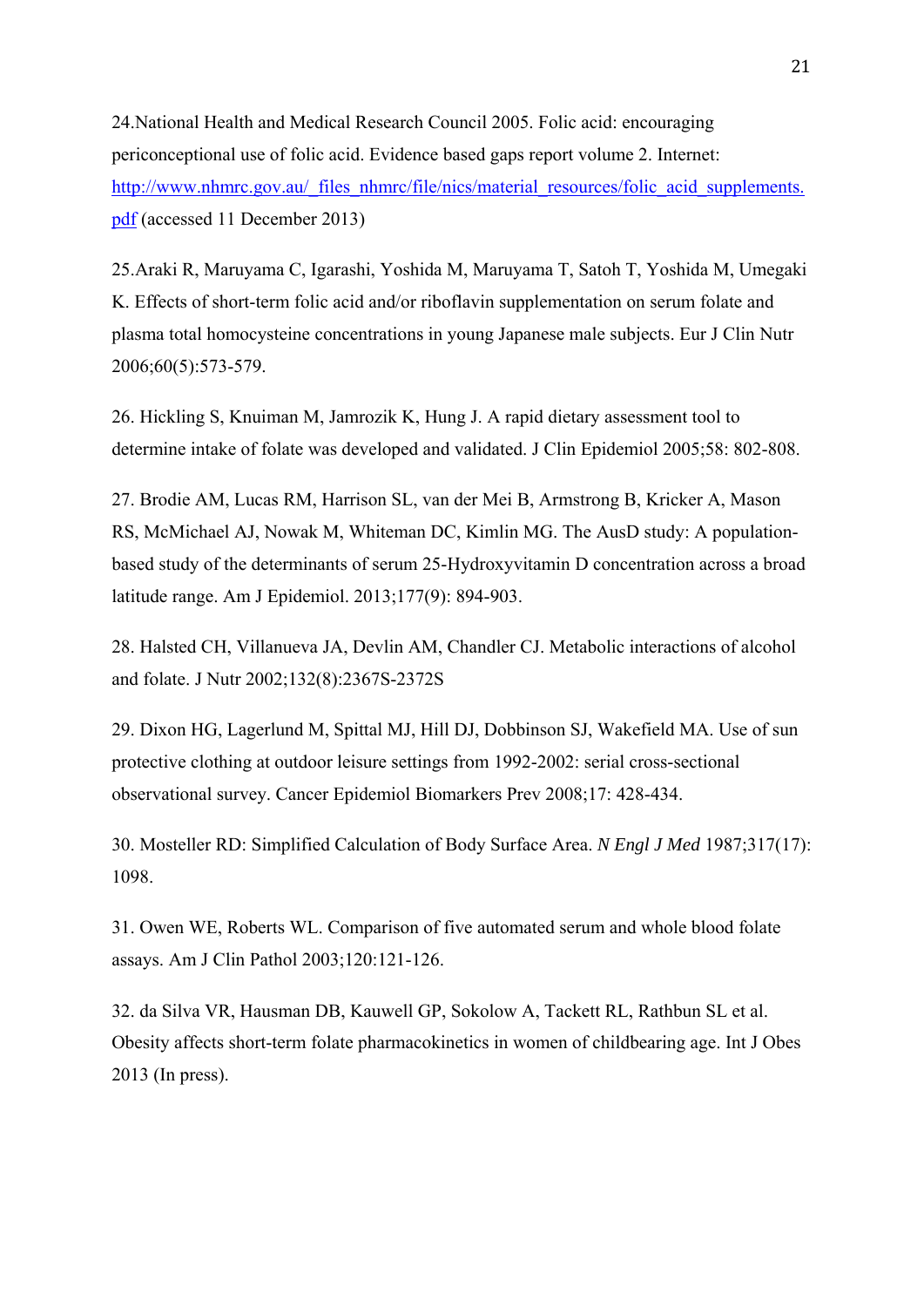33. Vardavas CI, Linardarkis MK, Hatzis CM, Malliaraki N, Saris WHM, Kafatos AG. Smoking status in relation to serum folate and dietary vitamin intake. Tobacco Induced Diseases 2008;4:8.

34. Kimlin M, Harrison S, Nowak M, Moore M, Brodie A and Lang C. Does a high UV environment ensure adequate Vitamin D status? J Photochem Photobiol 2007;89:139-147

35. Woolf K, Manore MM. B-Vitamins and Exercise: Does Exercise Alter Requirements? International Journal of Sport Nutrition and Exercise Metabolism 2006;16:453-484

36. Herrmann, M., R. Obeid, J. Scharhag, W. Kindermann, W. Herrmann. Altered vitamin B-12 status in recreational endurance athletes. Int J Sport Nutr Exerc Metab 2005;15(4): 433- 441

37. Kalmbach R, Paul L, Selhub J. Determination of unmetabolized folic acid in human plasma using affinity HPLC. Am J Clin Nutr 2011;94(1):343S-347S.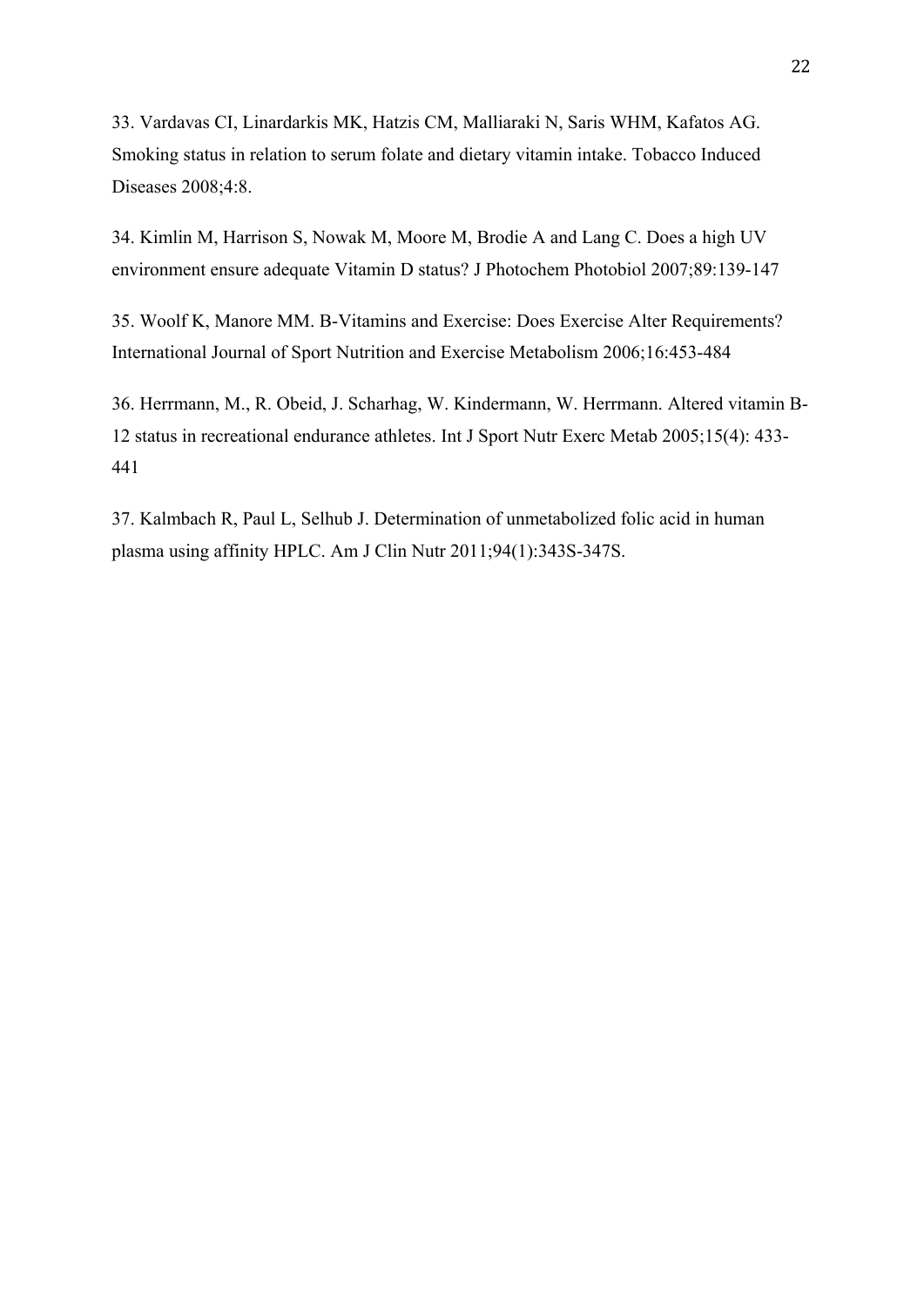| <b>Variable</b>                                                                                                  | $N(\%)$<br>$(Total N = 45)$ | Change in serum folate<br>$(mmol/L): Mean (+SD)$ | p-value*  |
|------------------------------------------------------------------------------------------------------------------|-----------------------------|--------------------------------------------------|-----------|
| Age (years)<br>18-24<br>$25 - 34$<br>35-49                                                                       | 12(27)<br>19(42)<br>14(31)  | $-11.7(23.5)$<br>$-13.9(22.3)$<br>$-12.3(24.7)$  | 0.96      |
| Body Mass Index (BMI) $(kg/m2)$<br>< 24.9<br>$>25$                                                               | 35(78)<br>10(22)            | $-13.9(22.9)$<br>$-8.8(23.5)$                    | 0.54      |
| Dietary Folate intake $(\mu g / day)^a$<br>$<$ 200<br>200-399<br>>400                                            | 9(21)<br>18(42)<br>16(37)   | $-11.2(24.4)$<br>$-11.8(21.5)$<br>$-15.0(24.6)$  | 0.89      |
| <b>Personal Ultraviolet (UV)</b><br>exposure (average Joules <sup>b</sup> per day)<br>$<$ 200<br>200-599<br>>600 | 18(40)<br>15(33)<br>12(27)  | $-1.2(14.8)$<br>$-18.4(22.8)$<br>$-23.2(26.6)$   | $0.015**$ |
| <b>Country of birth</b><br><b>Australia</b><br><b>Non-Australia</b>                                              | 30(65)<br>16(35)            | $-10.8(20.1)$<br>$-16.5(27.4)$                   | 0.47      |
| <b>Smoking status</b><br><b>Current smoker</b><br>Non-smoker                                                     | 4(8.7)<br>42(91)            | $-3.6(2.8)$<br>$-13.7(23.8)$                     | $0.015**$ |
| <b>Usual Alcohol Intake</b><br>Once a week or less<br>Two or more times a week                                   | 32(69)<br>14(31)            | $-11.6(23.1)$<br>$-15.5(22.8)$                   | 0.60      |
| <b>Physical activity</b><br>Light<br><b>Moderate to High</b>                                                     | 25(54)<br>21(46)            | $-5.0(13.6)$<br>$-21.7(27.9)$                    | $0.019**$ |
| Sunscreen use <sup>c</sup><br>Yes<br>N <sub>0</sub>                                                              | 28(64)<br>16(36)            | $-9.2(23.8)$<br>$-15.2(22.8)$                    | 0.42      |

**Table 1: Variables and univariate relationship to change in serum folate status** 

<sup>a</sup>Dietary intake of folate measured as average daily Dietary Folate Equivalents ( $\mu$ g)

b Average daily Joules of UV radiation exposure over the measurement period

<sup>C</sup>Daily use of a sunscreen or moisteriser/makeup with sunscreen component

\*Independent samples t-tests and ANOVA tests used to test associations

\*\*Statistically significant (p=0.05)